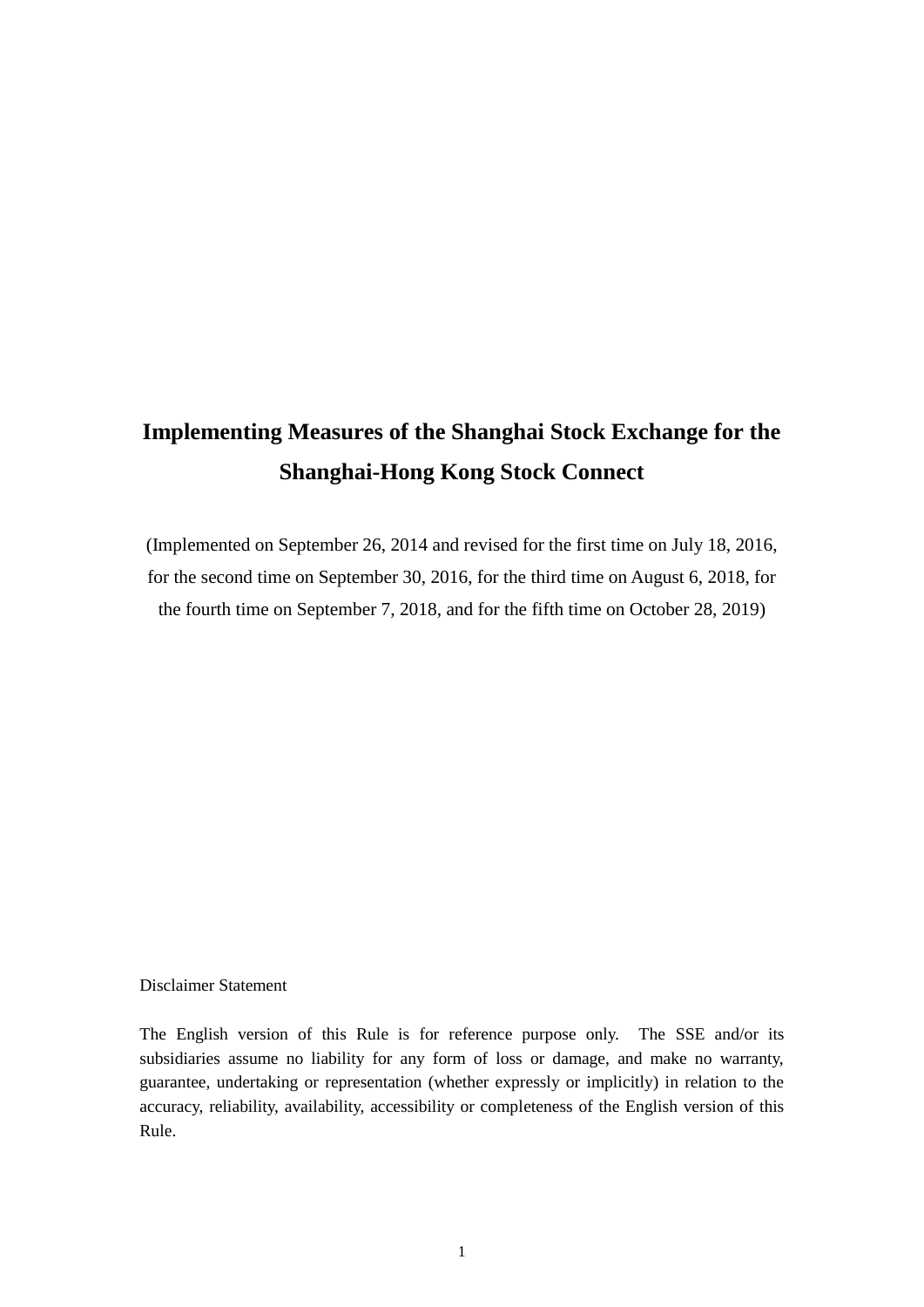# **Implementing Measures of the Shanghai Stock Exchange for the Shanghai-Hong Kong Stock Connect**

(Implemented on September 26, 2014 and revised for the first time on July 18, 2016, for the second time on September 30, 2016, for the third time on August 6, 2018, for the fourth time on September 7, 2018, and for the fifth time on October 28, 2019)

# **Chapter I General Provisions**

**Article 1** These *Implementing Measures* are formulated in accordance with the *Provisions on the Interconnection Mechanism for Mainland and Hong Kong Stock Markets*  (the "*Provisions*") issued by the China Securities Regulatory Commission ("CSRC"), the *Trading Rules of the Shanghai Stock Exchange* (the "*Trading Rules*"), the *Member Management Rules of the Shanghai Stock Exchange* (the "*Member Management Rules*"), and other relevant rules of the Shanghai Stock Exchange ("SSE") in order to regulate the implementation of the Shanghai-Hong Kong Stock Connect, control risk, and protect the legitimate rights and interests of investors.

**Article 2** When engaging in trading and related activities under the Shanghai-Hong Kong Stock Connect, investors, SSE members, the securities trading service company ("SEHK Securities Trading Service Company") established in Shanghai by the Stock Exchange of Hong Kong ("SEHK"), the securities trading service company ("SSE Securities Trading Service Company") established by SSE and other market participants shall be abide by these *Implementing Measures*.

Matters related to the Shanghai-Hong Kong Stock Connect Northbound Trading Link ("Northbound Trading Link") (other than those related to investors' securities trading orders), orders under the Shanghai-Hong Kong Stock Connect Southbound Trading Link("Southbound Trading Link"), the client management of SSE members, and other matters not prescribed in these *Implementing Measures* shall be governed by the *Trading Rules*, the *Member Management Rules*, and other relevant business rules of SSE.

**Article 3** SSE will exercise self-regulation of trading and related activities under the Shanghai-Hong Kong Stock Connect.

# **Chapter II Northbound Trading Link**

# **Section 1 SEHK Securities Trading Service Company's Participation in the Northbound Trading Link**

**Article 4** To participate in the Northbound Trading Link, SEHK Securities Trading Service Company shall apply to become an SSE participant and obtain a Participant Business Unit ("PBU"), and shall comply with SSE's rules for SSE participants.

SEHK Securities Trading Service Company is not a member of SSE and is not entitled to the SSE members' rights under laws, administrative regulations, ministry-level rules, normative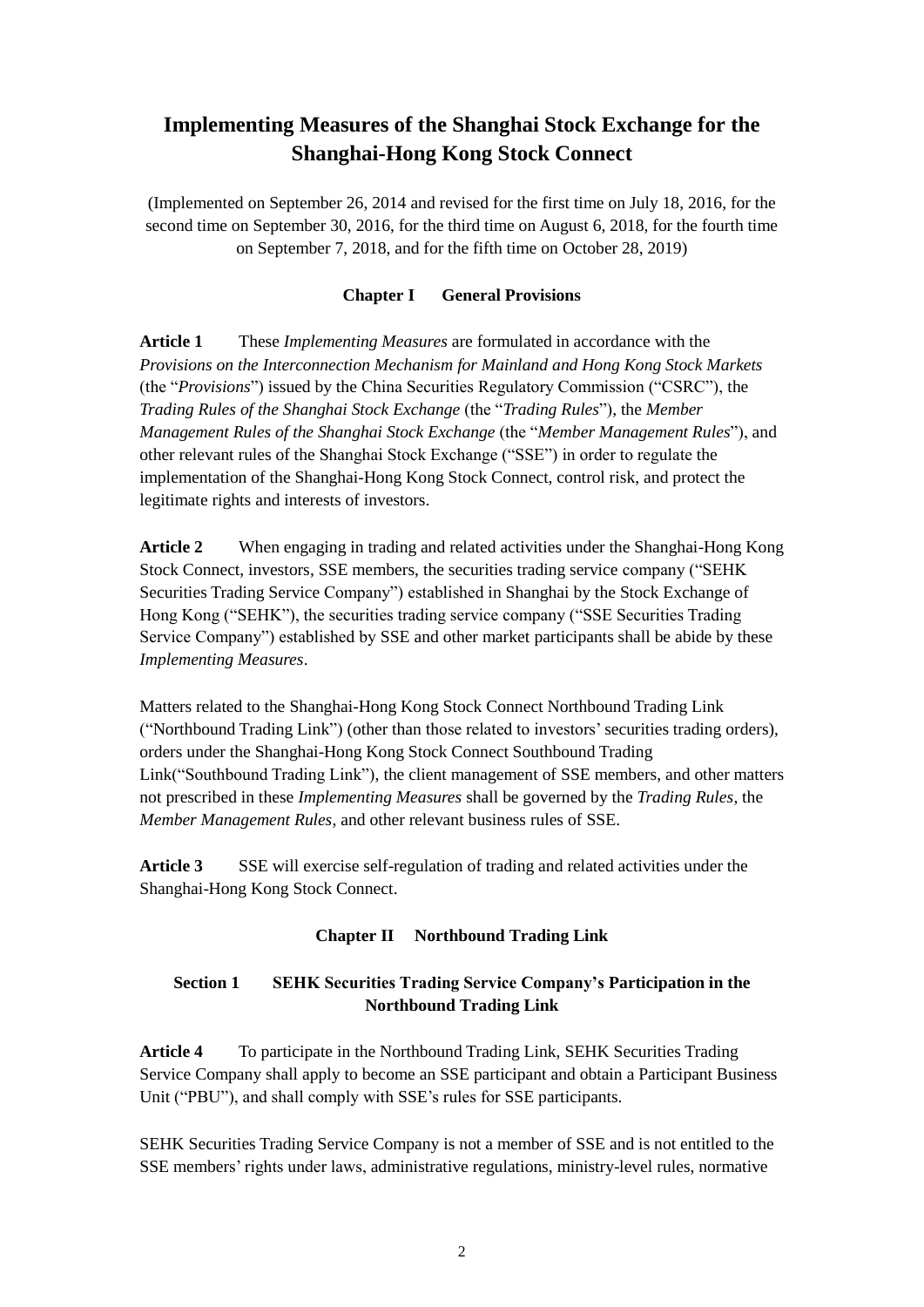documents, the *Constitution of Shanghai Stock Exchange,* and the *Member Management Rules*.

**Article 5** To apply to become an SSE participant, SEHK Securities Trading Service Company shall submit the following documents:

1. an application form and letter of commitment;

2. the approval documents issued by CSRC and the Hong Kong Securities and Futures Commission ("SFC");

3. its business license for incorporated enterprise;

4. its articles of association/ incorporation;

5. its management rules and technical arrangements for the Northbound Trading Link, and arrangement for authorizing SEHK to bear responsibilities in respect of the Northbound Trading Link;

6. the profiles of its directors, supervisors and senior executives.

7. its letter of undertaking, technical standards and other requirements for SEHK participants to participate in the Northbound Trading Link;

8. its settlement agreement for the Northbound Trading Link with Hong Kong Securities Clearing Company Limited ("HKSCC");

9. the list of SEHK participants who plan to participate in the Northbound Trading Link, and the statements that the above participants satisfy the technical standards and other requirements;

10. the fee structure and collection method for the Northbound Trading Link; and

11. other documents required by SSE.

**Article 6** SEHK Securities Trading Service Company shall route to SSE the investors' orders placed with SEHK participants and take responsibilities related to the Northbound Trading Link.

After orders under the Northbound Trading Link are executed on SSE, SEHK Securities Trading Service Company shall acknowledge the trading results, accept the execution reports and send the execution reports to relevant SEHK participants and HKSCC.

SEHK Securities Trading Service Company shall manage the trading activities of SEHK participants under the Northbound Trading Link and, as required by SSE, take necessary measures against any rule-breaking trading activities under the Northbound Trading Link.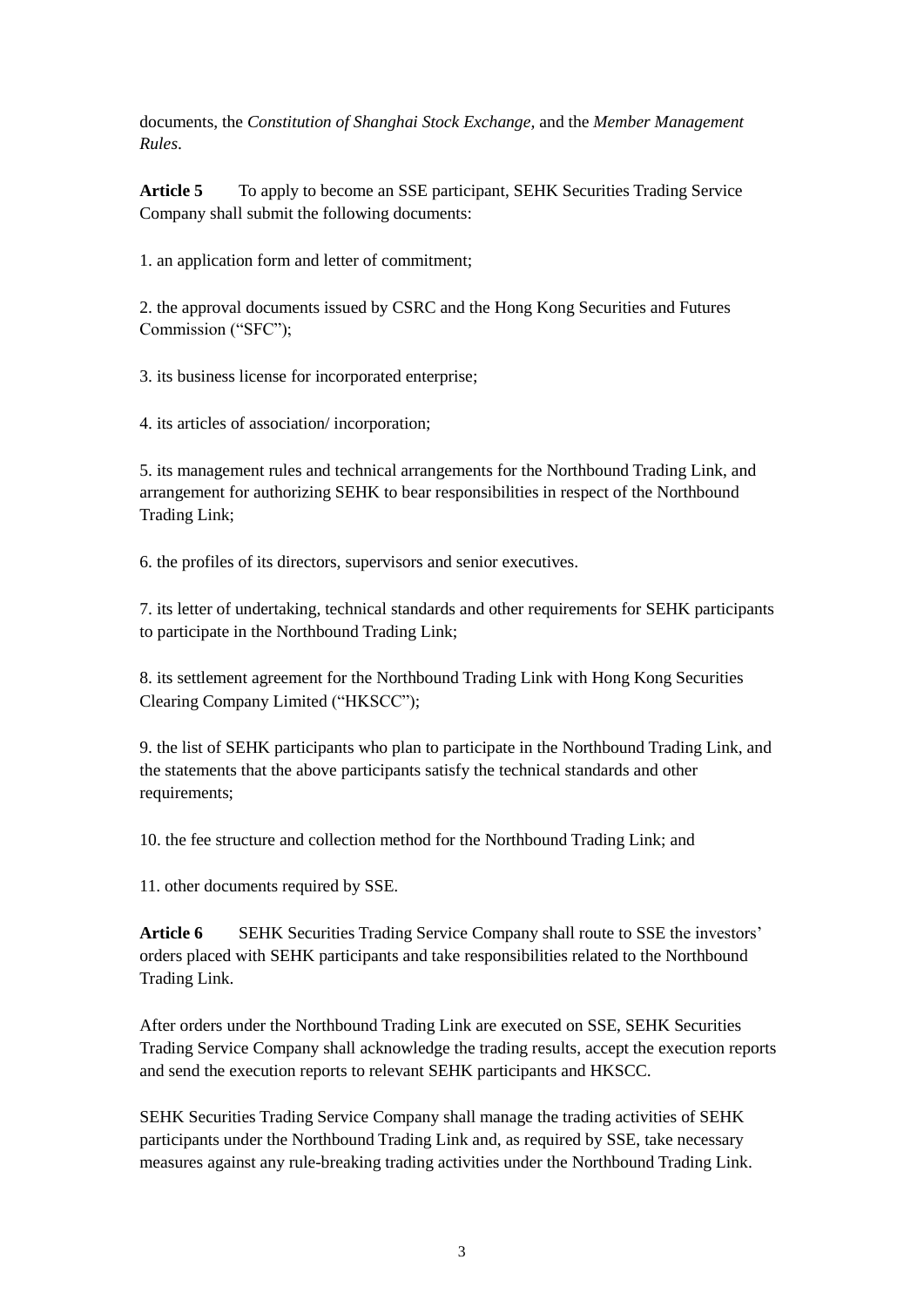**Article 7** SEHK Securities Trading Service Company may authorize SEHK to perform, on its behalf, relevant duties stipulated in these *Implementing Measures*, provided, however, that it shall remain responsible for the performance of such duties if SEHK fails to fully or appropriately fulfil such duties.

**Article 8** SEHK Securities Trading Service Company shall establish risk control measures for the Northbound Trading Link in order to enhance internal control and reduce business risks.

**Article 9** SEHK Securities Trading Service Company shall set the technical standards and other requirements for SEHK participants to participate in the Northbound Trading Link, and conduct testing and assessment of the technical systems of SEHK participants who plan to participate in the Northbound Trading Link.

**Article 10** SEHK Securities Trading Service Company shall require qualified SEHK participants to sign a letter of undertaking for the Northbound Trading Link. The letter of undertaking shall include, but not be limited to the undertakings to: comply with the provisions of relevant laws, administrative regulations, ministry-level rules, normative documents, and business rules of Mainland China and Hong Kong; accept and implement the relevant requirements set by SEHK Securities Trading Service Company based on the foregoing provisions and the agreements between the two parties, and require their clients to accept and implement relevant requirements through contracts or other arrangements; accept and require their clients to, through contracts or other arrangements, accept relevant regulations on the exemption of SSE's liability stipulated in these *Implementing Measures* and SSE's other business rules.

**Article 11** SEHK Securities Trading Service Company shall provide necessary assistance and guidance to Northbound Trading Link investors and SEHK participants in understanding applicable laws, administrative regulations, ministry-level rules, normative documents, business rules, business processes, and fee structures and collection methods, and other information.

**Article 12** SEHK Securities Trading Service Company shall comply with relevant laws, administrative regulations, ministry-level rules, normative documents, and business rules of Mainland China.

SEHK Securities Trading Service Company shall properly cause SEHK participants and require SEHK participants to cause their clients to comply with the provisions of relevant laws, administrative regulations, ministry-level rules, normative documents, and business rules of Mainland China, and SSE's business rules, and shall require SEHK participants to fully disclose to their clients risks in trading under the Northbound Trading Link and the risks of liability for violation of the foregoing provisions.

Article 13 If there be any change to the contents of documents SEHK Securities Trading Service Company has submitted to SSE under Article 5 of these *Implementing Measures*, the company shall submit the updated documents to SSE within 3 trading days under the Northbound Trading Link after such change.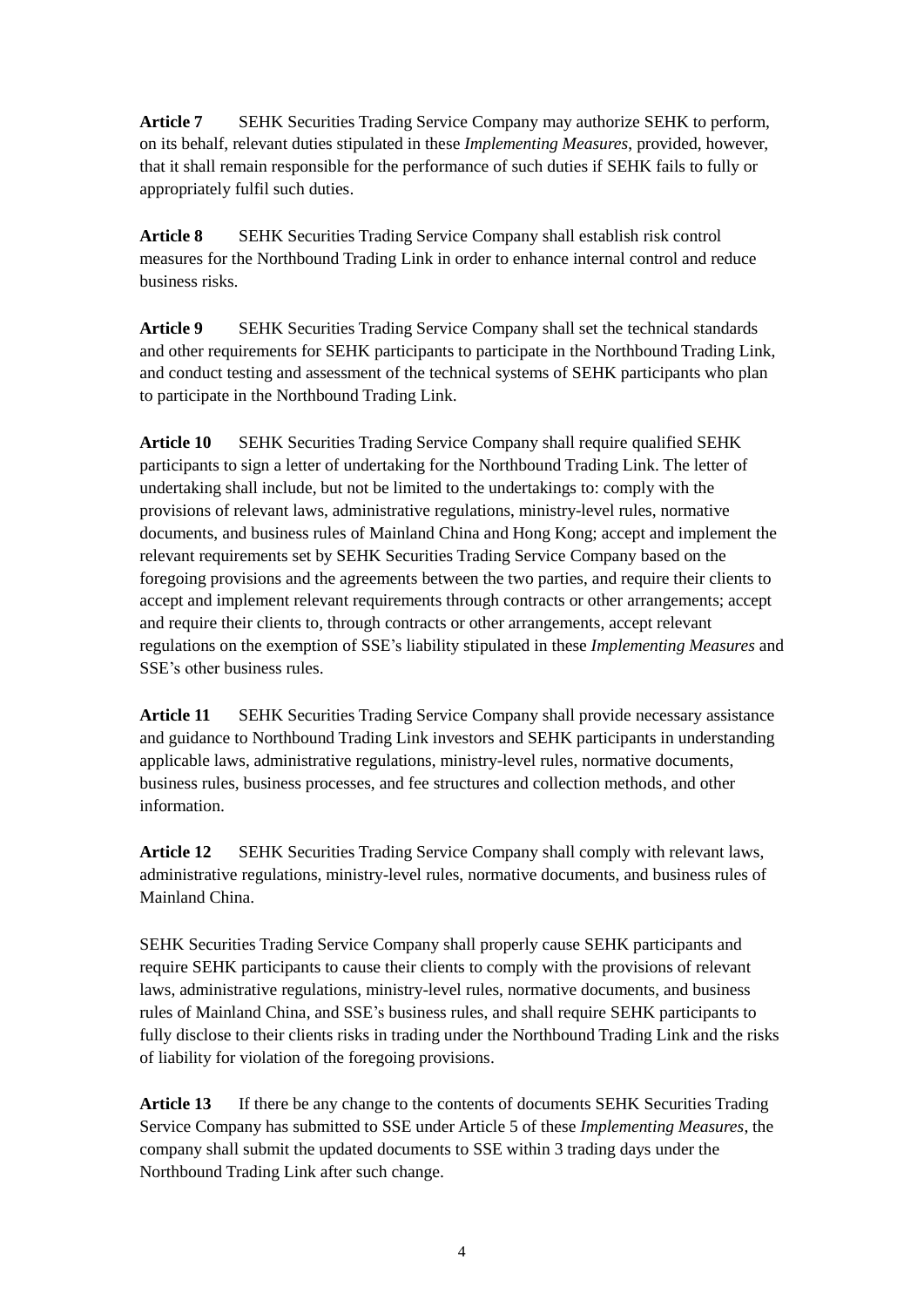SEHK Securities Trading Service Company shall provide reports on the operation of the Northbound Trading Link according to the requirements of SSE.

**Article 14** Upon the occurrence of any material event that affects or may affect the business operation of SEHK Securities Trading Service Company, the company shall immediately report to SSE the cause, current situation, possible consequences of and solutions for such event.

**Article 15** SEHK Securities Trading Service Company shall safe-keep documents and materials generated from its performance of duties stated in these *Implementing Measures* and properly require SEHK participants to safe-keep the materials and instruction and order records of their clients under the Northbound Trading Link for a minimum period of 20 years.

# **Section 2 Northbound Stocks**

Article 16 The eligible stocks for the Northbound Trading Link ("Northbound Stocks") include:

1. the constituent stocks of SSE 180 Index;

2. the constituent stocks of SSE 380 Index;

3. SSE-listed A-share stocks of companies dually listed on SSE and SEHK ("A+H companies").

Stocks that have been placed under the risk alert board of SSE (i.e. ST, \*ST and pre-delisting stocks), are suspended from listing, traded in foreign currencies (i.e. B-share stocks), or involved in any other special circumstances as recognized by SSE shall not be included in Northbound Stocks.

With the approval of the regulatory authorities, SSE may adjust the scope of Northbound Stocks.

**Article 17** If, due to the adjustment of relevant indices' constituent stocks, any SSE-listed stocks not included in Northbound Stocks become among those described in the first Paragraph of Article 16, but not among those described in the second Paragraph of Article 16 of these *Implementing Measures,* such SSE-listed stocks shall be included in Northbound **Stocks** 

If a company listed on the H-share market lists its stocks on SSE as A-share stocks, a company listed on the A-share market of SSE lists its stocks on SEHK as H-share stocks, or a company lists its stocks on SSE as A-share stocks and SEHK as H-share stocks) on the same day, the A-share stocks of such company shall be included in the Northbound Stocks after being listed on SSE for 10 trading days and after the end of the price stabilization period of its H-share stocks.

Article 18 If, due to the adjustment of relevant indices' constituent stocks, any stocks are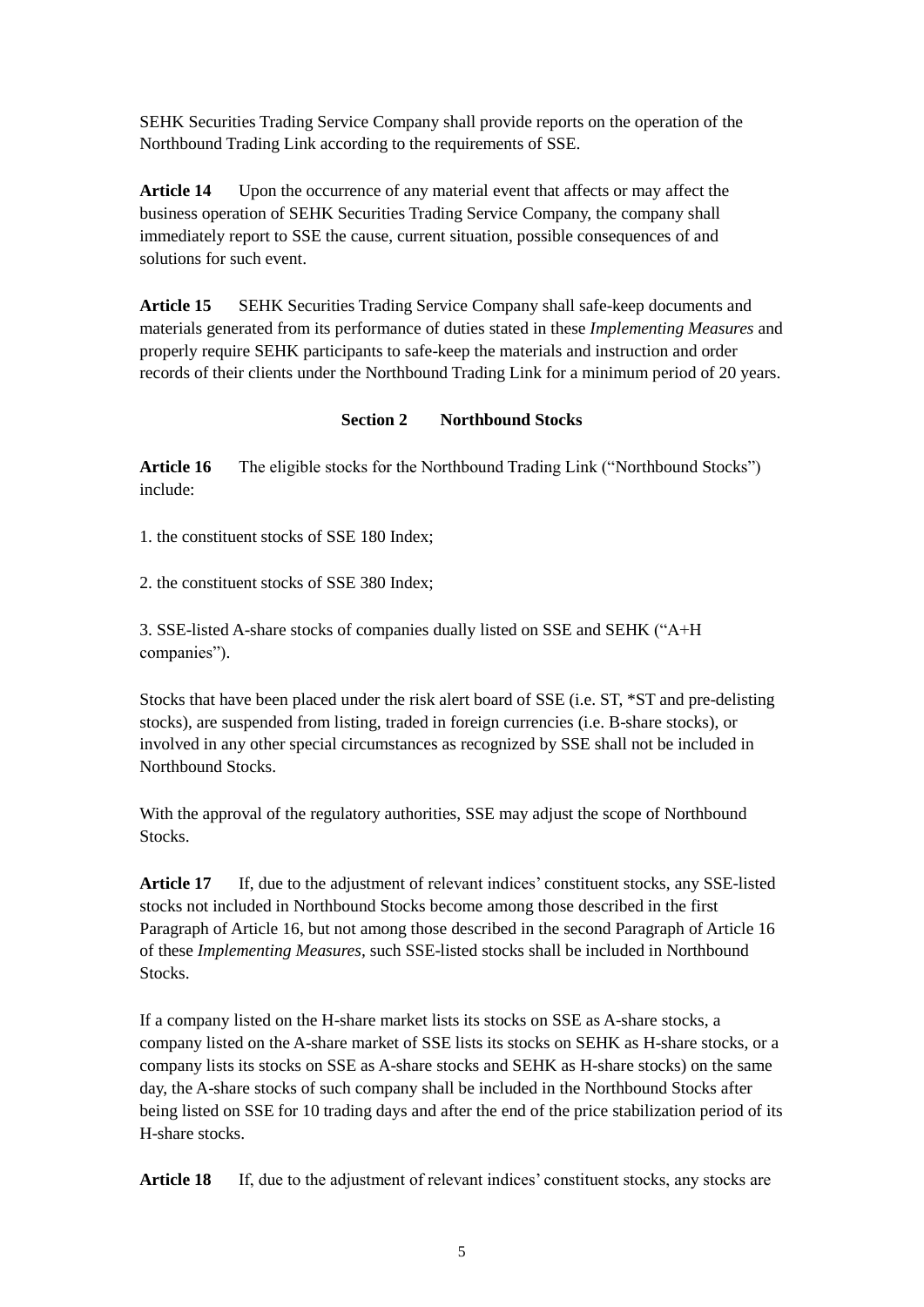no longer among those described in the first Paragraph of Article 16 or the second Paragraph of Article 16 of these *Implementing Measures,* such stocks shall be excluded from Northbound Stocks.

**Article 19** SEHK Securities Trading Service Company shall publish the list of Northbound Stocks on any websites it designates, and the inclusion or exclusion of stocks into from the list shall take effect at such time as published by SEHK Securities Trading Service Company.

#### **Section 3 Special Trading Matters**

**Article 20** All Northbound Stocks are quoted and traded in RMB.

**Article 21** The trading days and hours under the Northbound Trading Link shall be published on the website designated by SEHK Securities Trading Service Company.

Article 22 Northbound Stocks are traded by auction, unless otherwise prescribed by SSE.

**Article 23** Orders under the Northbound Trading Link shall be limit orders, unless otherwise prescribed by SSE.

A limit order under the Northbound Trading Link shall include the securities account, the broker code, the broker-to-client assigned number (BCAN), the securities code, trading direction, number of shares and prices etc.

SSE may, if necessary for supervisory purposes, require SEHK Securities Trading Service Company to provide information on investor involved in its order, or obtain from China Securities Depository and Clearing Corporation Limited (CSDC) information on investors involved in a BCAN.

**Article 24** Stocks which are excluded from Northbound Stocks under Article 18 of these *Implementing Measures,* but still listed on SSE are allowed to be sold, but not to be bought, through the Northbound Trading Link.

**Article 25** The eligible stocks for margin trading and covered short selling under the Northbound Trading Link shall be among the eligible securities for margin trading and short selling in the SSE market.

**Article 26** SEHK Securities Trading Service Company shall specifically identify covered short selling orders for Northbound Stocks.

The price of a covered short selling order for a Northbound Stock shall not be lower than the latest execution price of such stock; if the stock has not been executed on a trading day, the price of the order shall not be lower than the closing price of such stock on the previous trading day.

SEHK Securities Trading Service Company shall ensure that SEHK participants require their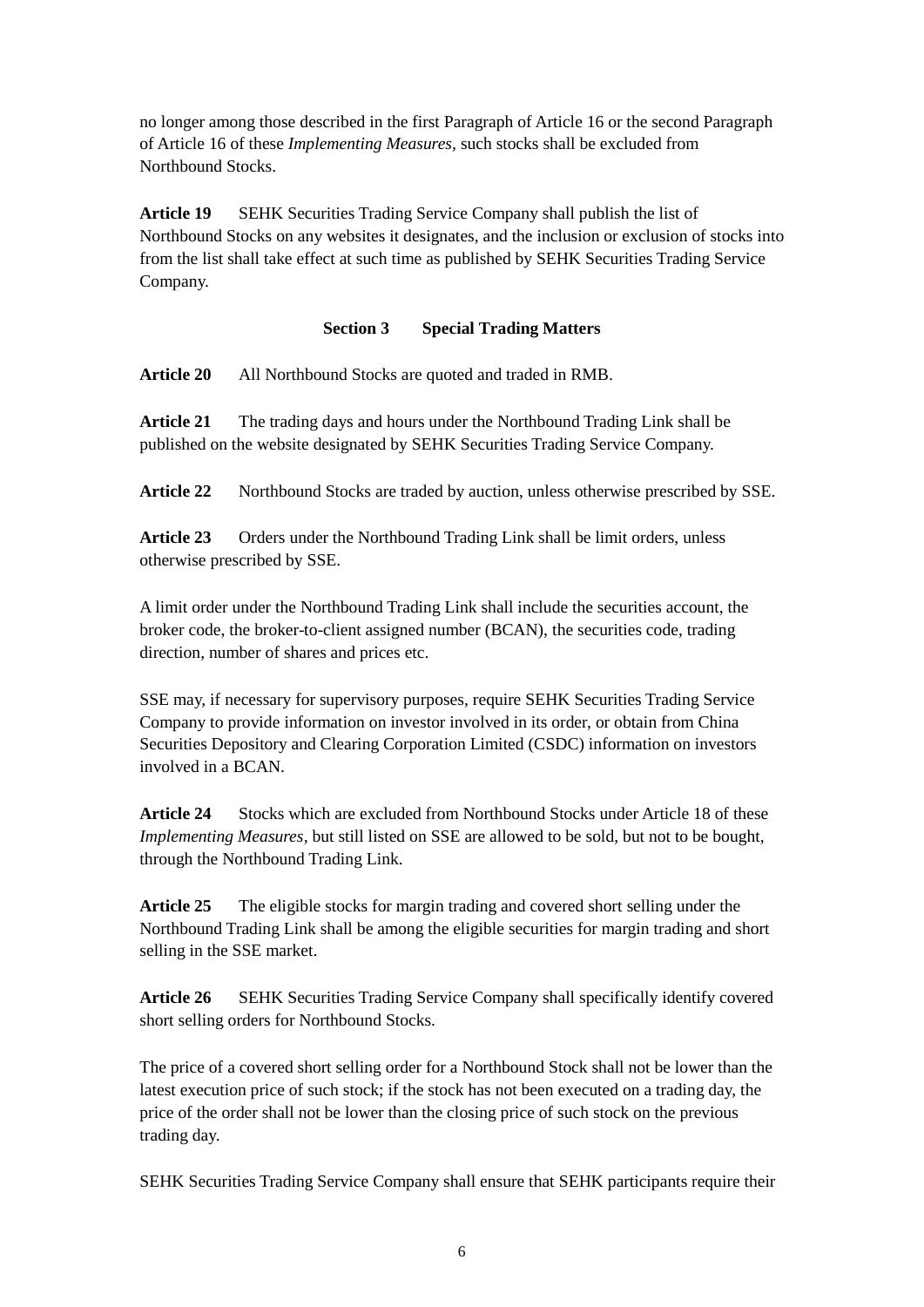clients to, before returning stocks borrowed for covered short selling, sell such stocks, within the quantity of those which have not been returned, at an order price subject to the requirements in the Paragraph above.

**Article 27** The covered short selling ratio of a single Northbound Stock on a single trading under the Northbound Trading Link shall not exceed 1%; the total covered short selling ratio of a single Northbound Stock for 10 consecutive trading days under the Northbound Trading Link shall not exceed 5%. SEHK Securities Trading Service Company shall perform pre-trade control according to the foregoing requirements.

SEHK Securities Trading Service Company shall disclose the covered short selling ratio of Northbound Stocks on the websites designated by the Company at the end of each trading day under the Northbound Trading Link.

According to the market situation, SSE may adjust the covered short selling ratio limits set in this Article or suspend the acceptance of covered short selling orders for Northbound Stocks.

**Article 28** If SSE suspends the margin trading of a single Northbound Stock when the monitoring indicator for margin trading of such stock reaches the prescribed proportion, SSE may require SEHK Securities Trading Service Company to suspend routing orders for margin trading of such stock. If SSE resume the margin trading of such stock when the monitoring indicator for the margin trading of such stock falls below the prescribed proportion, SSE can inform SEHK Securities Trading Service Company to resume routing orders for the margin trading of such stock.

If SSE suspends the short selling of a single Northbound Stock when the balance of borrowed securities for the short selling of such stock reaches the prescribed proportion, SSE may require SEHK Securities Trading Service Company to suspend routing orders for the covered short selling of such stock. If SSE resumes the short selling of such stock in when the balance of borrowed securities for the short selling of such stock falls below the prescribed proportion, SSE may inform SEHK Securities Trading Service Company to resume routing orders for the covered short selling of such stock.

**Article 29** Non-trading transfer of Northbound Stocks shall not be conducted unless for the following purposes:

1. the lending of Northbound Stocks for covered short selling with a term of less than one month;

2. the lending of Northbound Stocks within the scope of securities held by an investor with a non-extendable term of one day only to meet the requirements for securities holding examination;

3. the transfer of Northbound Stocks between an SEHK participant and its clients to deal with erroneous trading;

4. the allocation of Northbound Stocks, bought by a fund manager through the omnibus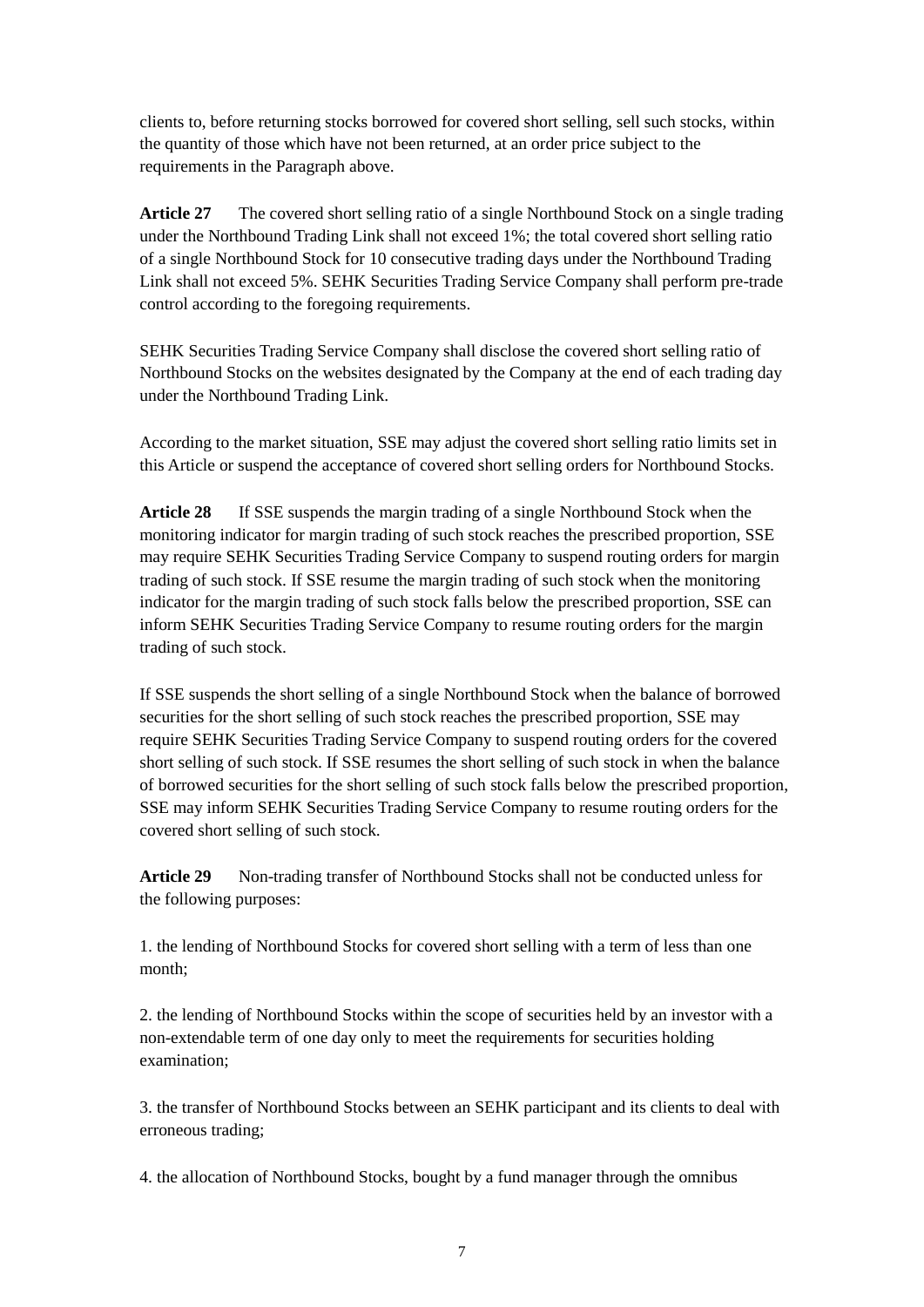account, to different fund accounts under its management; or

5. any other purposes prescribed by SSE or CSDC.

**Article 30** SEHK Securities Trading Service Company shall properly require SEHK participants to ensure that there will be adequate securities available in their clients' accounts when accepting the clients' sell orders and shall not accept sell orders from clients who do not have adequate securities available in their accounts.

**Article 31** Stocks bought under the Northbound Trading Link shall not be sold before being settled.

**Article 32** SEHK Securities Trading Service Company and SEHK participants shall not directly match investors' buy and sell orders for Northbound Stocks and shall not, in any other forms, provide transfer services for Northbound Stocks in any venue outside SSE, unless otherwise prescribed by CSRC.

**Article 33** Securities trading information disclosed in respect of trades under the Northbound Trading Link conducted through SEHK Securities Trading Service Company shall be labeled as "Only for the Northbound Trading Link".

**Article 34** Without the consent of SSE, SEHK Securities Trading Service Company shall not provide trading information which SSE has licensed the company to use to any organization or individual other than the clients of SEHK participants for use or dissemination, or use such trading information to develop indices or other products.

SEHK Securities Trading Service Company shall properly require SEHK participants and cause them to require their clients to comply with the provisions of the preceding Paragraph.

**Article 35** SEHK Securities Trading Service Company shall, according to the fee structure of SSE, pay relevant fees, including transaction fees for the Northbound Trading Link.

SEHK Securities Trading Service Company shall enter into an agreement with HKSCC to authorize HKSCC to conduct clearing and settlement and pay transaction fees and other relevant fees for trading under the Southbound Trading Link.

**Article 36** SSE-listed stocks that are not included in Northbound Stocks but are obtained through the dividend distribution or conversion of Northbound Stocks or the acquisition of their issuers or any abnormal circumstances can be sold, but not be bought, through the Northbound Trading Link, unless otherwise prescribed by SSE.

Non-SSE-listed stocks obtained through the dividend distribution or conversion of Northbound Stocks or the acquisition of their issuers or other situations cannot be sold or bought through the Northbound Trading Link.

Article 37 SSE may, if necessary for the market, adjust its rules regarding trading methods,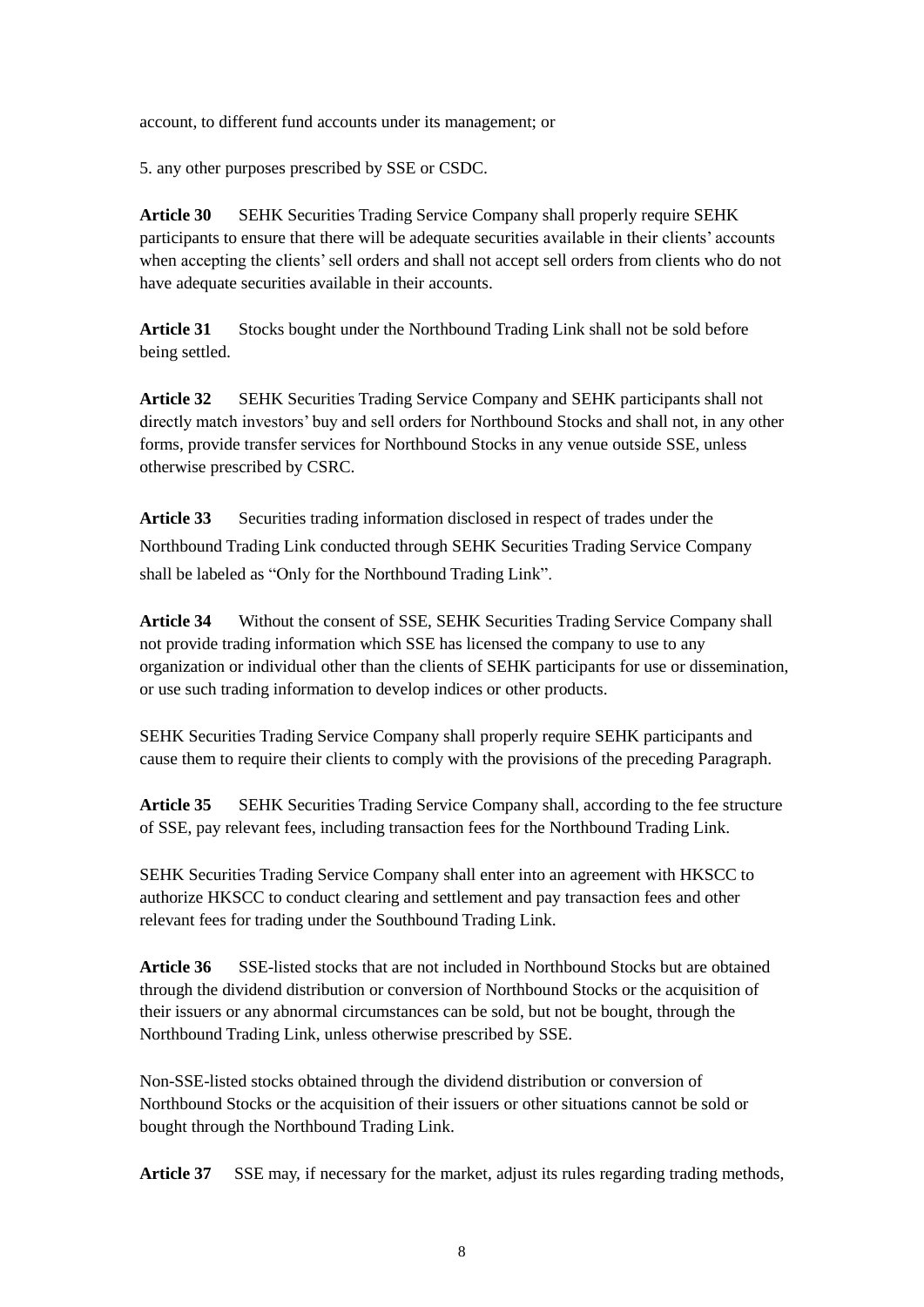types, contents and forms of orders, business scope and trading limits, etc. under the Northbound Trading Link.

### **Section 4 Quota Control**

**Article 38** SEHK Securities Trading Service Company shall monitor the balance of the daily quota for the Northbound Trading Link on a real time basis and publish the remaining balance of such quota on the designated website.

**Article 39** The formula for calculating the daily quota balance for the Northbound Trading Link: Daily quota balance = Daily quota **-** Buy orders + Sell trades + Buy orders cancelled by relevant participants or rejected by SSE + Difference between the execution prices and declared prices of buy orders.

**Article 40** Once the daily quota for the Northbound Trading Link is used up during the opening auction session, no further buy orders will be accepted for the remainder of the session, but sell orders will be accepted. Thereafter, before the continuous call auction session, once the daily quota balance for the Northbound Trading Link returns to a positive level due to cancellation or rejection by SSE of buy orders or execution of sell orders, SEHK Securities Trading Service Company will again accept buy orders.

Once the daily quota for the Northbound Trading Link is used up during the continuous auction session or closing call auction session, no further buy orders will be accepted for the remainder of the day, but sell orders will be accepted. In such case, SEHK Securities Trading Service Company will not resume accepting buy orders for the remainder of the day, unless otherwise prescribed by SSE.

**Article 41** SEHK shall properly require SEHK participants and cause them to require their clients to not viciously use the quota for the Northbound Trading Link by such ways placing large buy orders at low prices when participating in trading under the Northbound Trading Link.

# **Section 5 Shareholding Limits**

**Article 42** Investors participating in trading under the Northbound Trading Link shall follow the shareholding limits prescribed in the *Provisions*.

**Article 43** SEHK Securities Trading Service Company shall properly require SEHK participants, in the case of investors' violation of the shareholding limits, to reject the investors' orders, close out their positions, or take any other effective measures to curb and correct such violations.

**Article 44** When an investor fulfills its/his information disclosure obligations according to relevant regulation, the domestically and overseas listed stocks of a listed company held by the investor through the Northbound Trading Link or other channels shall be aggregated.

**Article 45** If, after the end of a trading day, the stocks of a listed company held by a single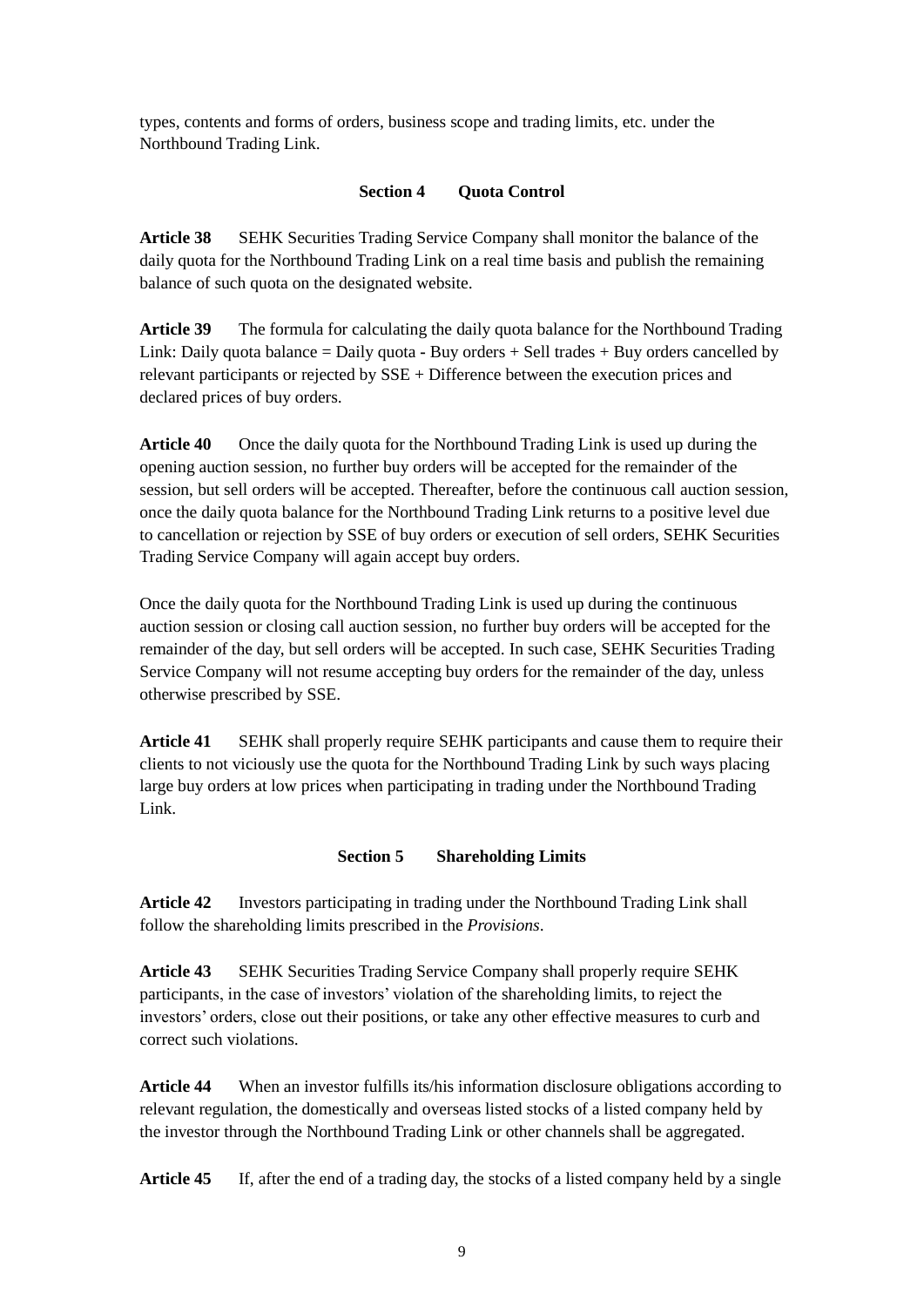foreign investor through the Northbound Trading Link and other channels, in aggregate, exceed the shareholding limit, the investor shall close out its/his holdings in excess of the shareholding limit and fulfill the information disclosure obligations within 5 trading days.

**Article 46** If, after the end of a trading day, the stocks of a listed company held by all foreign investors through the Northbound Trading Link and other channels, in aggregate, exceed the shareholding limit, SSE will, on a last-in, first-out basis, sends a close-out notice to SEHK Securities Trading Service Company and other foreign investors. SEHK Securities Trading Service Company shall timely send a notice to SEHK participants and require them to send a notice to their investors. Investors shall close out their holdings in excess of the shareholding limit within 5 trading days after receiving such notice.

Once the aggregated shareholdings fall below the shareholding limit within 5 trading days under the Northbound Trading Link due to other foreign investors' voluntary reduction of holdings, SEHK Securities Trading Service Company may, at its own discretion or upon any request submitted, through SEHK participants, by investors who are notified to reduce their shareholdings, ask SSE to allow the original shareholders to maintain their shareholdings.

**Article 47** In case that Northbound Trading Link investors fail to dispose of their holdings in excess of the shareholding limit as required, SEHK Securities Trading Service Company shall require SEHK participants to close out their holdings.

#### **Chapter III Southbound Trading Link**

# **Section 1 SSE members' Participation in the Southbound Trading Link**

**Article 48** SSE members participating in the Southbound Trading Link shall meet the technical standards and other requirements set by SSE Securities Trading Service Company.

**Article 49** SSE members participating in the Southbound Trading Link shall sign a Southbound Trading Link service contract with SSE Securities Trading Service Company to define their respective rights and obligations.

Article 50 Rules governing the management of clients' trading activities by SSE members are applicable to SSE members participating in the Southbound Trading Link.

**Article 51** SSE members shall fully inform their clients of investment risks under the Southbound Trading Link and cause the clients to comply with relevant laws, administrative regulations, ministry-level rules, normative documents, and business rules of Mainland China and Hong Kong and to accept the supervision by SSE.

**Article 52** SSE members may terminate their Southbound Trading Link service contract with SSE Securities Trading Service Company as agreed, provided, however, that they shall make proper arrangements for their clients.

**Article 53** SSE Securities Trading Service Company may agree with an SSE member that SSE Securities Trading Service Company shall have the right to suspend the provision of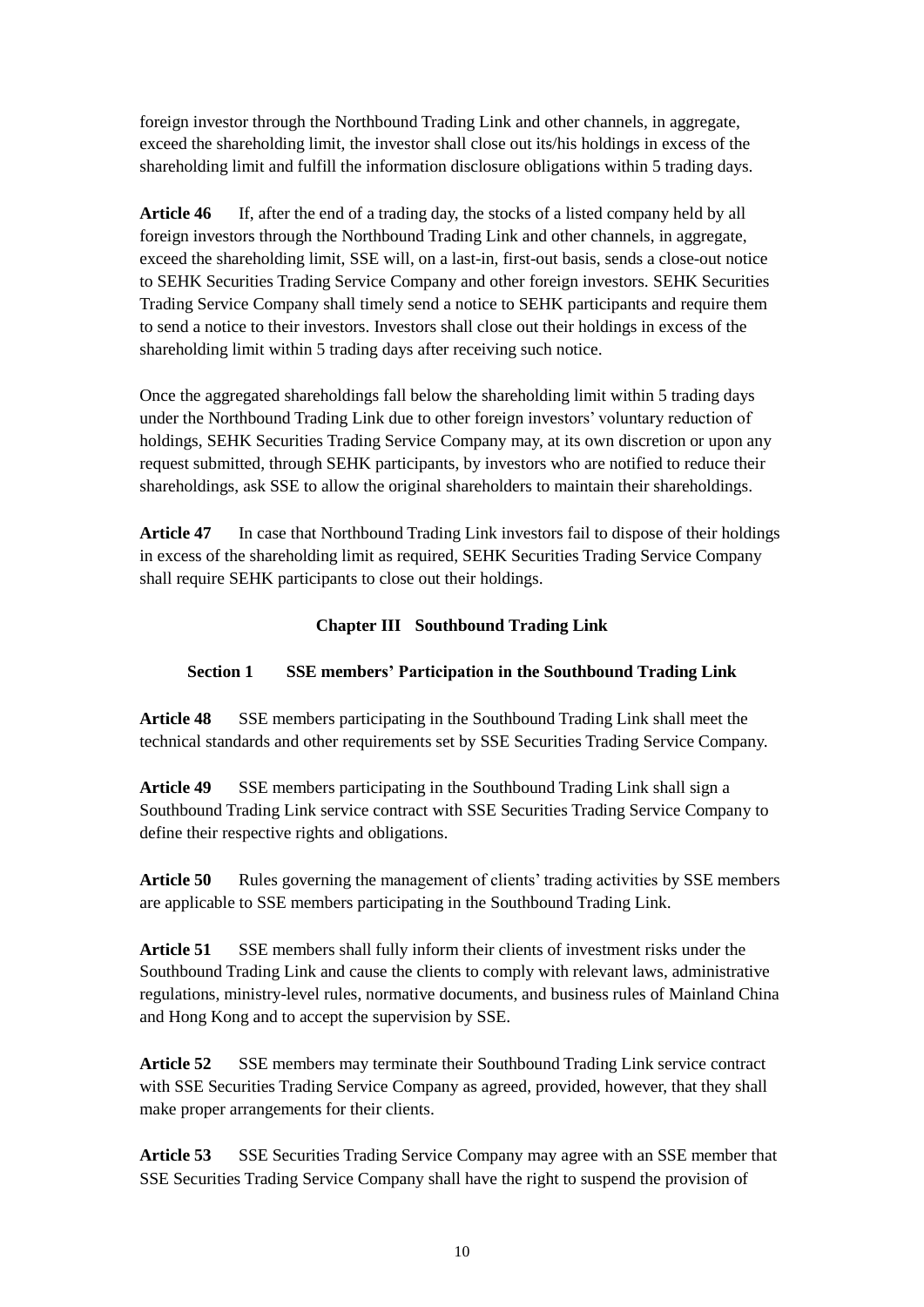Southbound Trading Link services or terminate the Southbound Trading Link service contract if any of the following circumstances occurs:

1. the SSE member violates relevant laws, administrative regulations, ministry-level rules, normative documents, and business rules of Mainland China and Hong Kong;

2. the SSE member fails to cooperate with SSE's inspection, investigations, evidence collection or other supervisory efforts with respect to the Southbound Trading Link;

3. SSE member is unable to provide its clients with Southbound Trading Link services due to major failures in relevant business or technical systems; or

4. any other circumstance as stipulated in the contract.

**Article 54** SSE Securities Trading Service Company may authorize SSE to perform relevant duties stipulated in these *Implementing Measures*, provided, however, that it shall remain responsible for the performance of such duties if SSE fails to fully or appropriately fulfill such duties.

#### **Section 2 Southbound Stocks**

**Article 55** The stocks eligible for the Southbound Trading Link ("Southbound Stocks") include:

1. the constituent stocks of the Hang Seng Composite Large Cap Index;

2. the constituent stocks of the Hang Seng Composite Mid Cap Index; and

3. the H-share stocks of A+H companies.

The H-share stocks of A+H companies whose A-share stocks listed on SSE have been placed under the risk alert board or suspended from listing by SSE, stocks of issuers who have stocks that are dually listed on SSE and another Mainland stock exchange, SEHK-listed stocks which are quoted and traded in currencies other than HKD, and stocks involved in any other circumstances recognized SSE's shall not be included in Southbound Stocks.

With the approval of the regulatory authorities, SSE may adjust the scope of Southbound Stocks.

**Article 56** If the stocks of a listed company with a differentiated voting right (DVR) structure become among those described in the Item 1 and Item 2 of the first Paragraph of Article 55, but not among those described in the Item 3 thereof, the stocks shall meet the following requirements when being included into Southbound Stocks for the first time:

1. the stocks have been listed on SEHK for 6 months and 20 trading days;

2. the average daily market value of the stocks during the trading days within the 183 days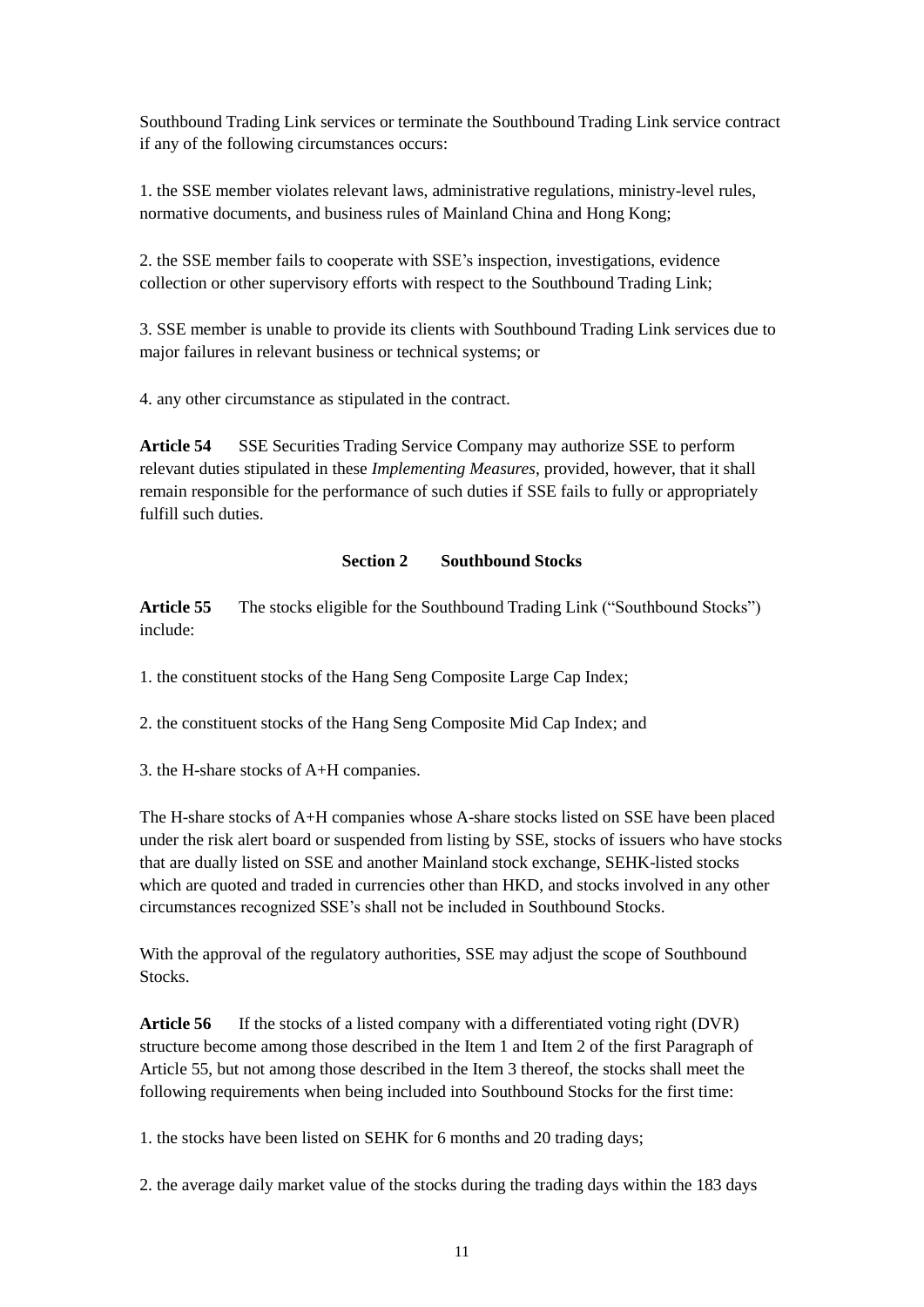(inclusive of the inspection date) prior to the inspection date is not less than HKD 20 billion;

3. the total turnover of the stocks within the 183 days (inclusive of the inspection date) prior to the inspection date is not less than HKD 6 billion;

4. since the listing of the stocks, the issuer or DVR beneficiaries has not been subject to a public censure or any other public sanction by SEHK, or triggered the termination of the DVR for any violation of SEHK's rules governing corporate governance, information disclosure, investor protection measures, and other aspects of companies with a DVR structure; and

5. the stocks meet any other requirements as recognized by the Exchange.

The inspection date as used in the preceding Paragraph is the 19th trading day after six months of the listing of a company with a DVR structure on SEHK; if the stocks fail to meet the inclusion requirements on the last trading day within the period specified in the Item 1 of the preceding Paragraph, the inspection date shall be the 2nd trading day immediately preceding the effective date of any subsequent periodic adjustment to the constituent stocks of the Hang Seng Composite Index.

**Article 57** If, due to the adjustment of relevant indices' constituent stocks, any stocks not included in Southbound Stocks become among those described in the first Paragraph of Article 55 and in Article 56, but not among those described in the second Paragraph of Article 55 of these *Implementing Measures,* such stocks shall be included in Southbound Stocks.

If a company listed on the A-share market of SSE lists its stocks on SEHK as H-share stocks, a company listed the H-share market lists its stocks on SSE as A-share stocks, or a company list its stocks on SSE as A-share stocks) and on SEHK as H-share stocks on the same day, the H-share stocks of such company may be included in Southbound Stocks after the end of the price stabilization period and after its A-share stocks are listed on SSE for 10 trading days.

Article 58 If, due to the adjustment of relevant indices' constituent stocks, any stocks are no longer among those described the first Paragraph of Article 55 or the second Paragraph of Article 55 of these *Implementing Measures*, such stocks shall be excluded from Southbound Stocks.

**Article 59** SSE Securities Trading Service Company shall publish the list of Southbound Stocks on the websites it designates, and the inclusion or exclusion of stocks into or from such list shall take effect at such time as published by SSE Securities Trading Service Company.

# **Section 3 Special Trading Issues**

**Article 60** Investors shall participate in trading under the Southbound Trading Link through their SSE RMB common stock accounts.

**Article 61** Trading under the Southbound Trading Link is quoted in HKD and settled in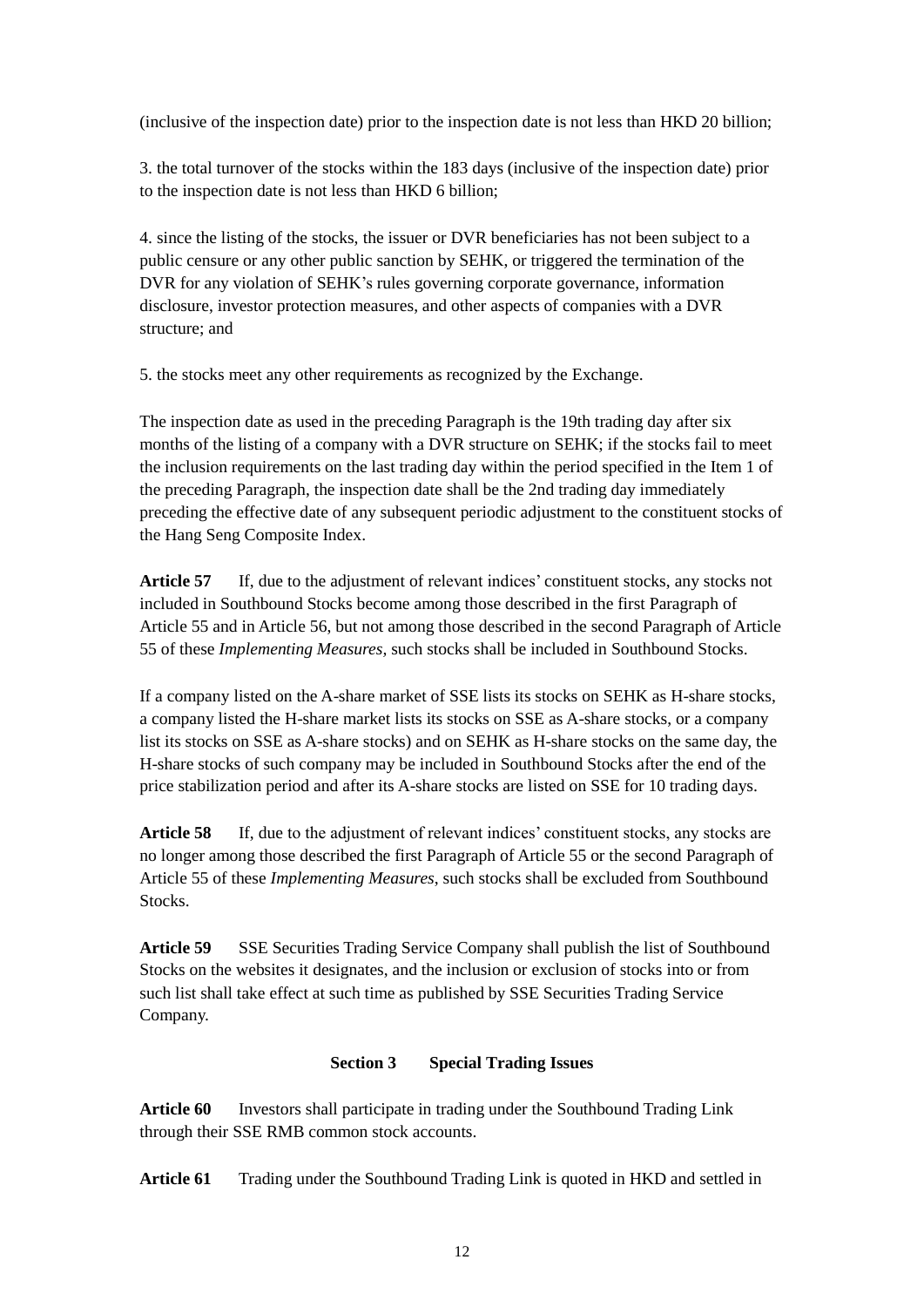# RMB.

**Article 62** The trading days and hours under the Southbound Trading Link shall be published on the website designated by SSE Securities Trading Service Company. The trading hours on each trading day under the Southbound Trading Link include pre-opening session, continuous trading session, and closing auction trading session, subject to SEHK's regulation.

Where any special circumstance recognized by SSE Securities Trading Service Company leads to or may lead to suspension of trading under the Southbound Trading Link, SSE Securities Trading Service Company may adjust the trading days and trading hours under the Southbound Trading Link and will make a public announcement thereon to the market.

**Article 63** Trading under the Southbound Trading Link is conducted through SEHK's Automatic Order Matching System, but odd lots held by investors can only be sold through SEHK's Semi-Automatic Order Matching System for Odd Lots.

When trading through SEHK's Automatic Order Matching System, investors shall place at-auction limit orders during SEHK's pre-opening session and closing auction trading session and enhanced limit orders during SEHK's continuous auction session.

**Article 64** The size of orders under the Southbound Trading Link shall be subject to SEHK's regulations.

**Article 65** Stocks which are excluded from Southbound Stocks under Article 58 of these *Implementing Measures,* but still listed on SEHK are allowed to be sold, but not to be bought, through the Southbound Trading Link.

**Article 66** A Southbound Stock bought by an investor on a trading day can, once the trade is confirmed, be sold before the stock is settled on that day.

**Article 67** Trading under the Southbound Trading Link follows a comprehensive designated trading system, and is subject to SSE's regulations about designated trading.

Investors initiating or changing designated trading cannot start trading under the Southbound Trading Link till the next trading day.

**Article 68** Third-party deposit of clients' settlement funds is applied to trading under the Southbound Trading Link and is subject to regulations governing the trading of A-share stocks.

**Article 69** SSE members shall ensure that clients have adequate RMB funds or securities available in their accounts before accepting clients' orders under the Southbound Trading Link. SSE members are prohibited from accepting orders to directly buy or sell securities in the market from clients whose funds or securities are not sufficiently available in the accounts.

**Article 70** SSE Securities Trading Service Company and SSE members shall not directly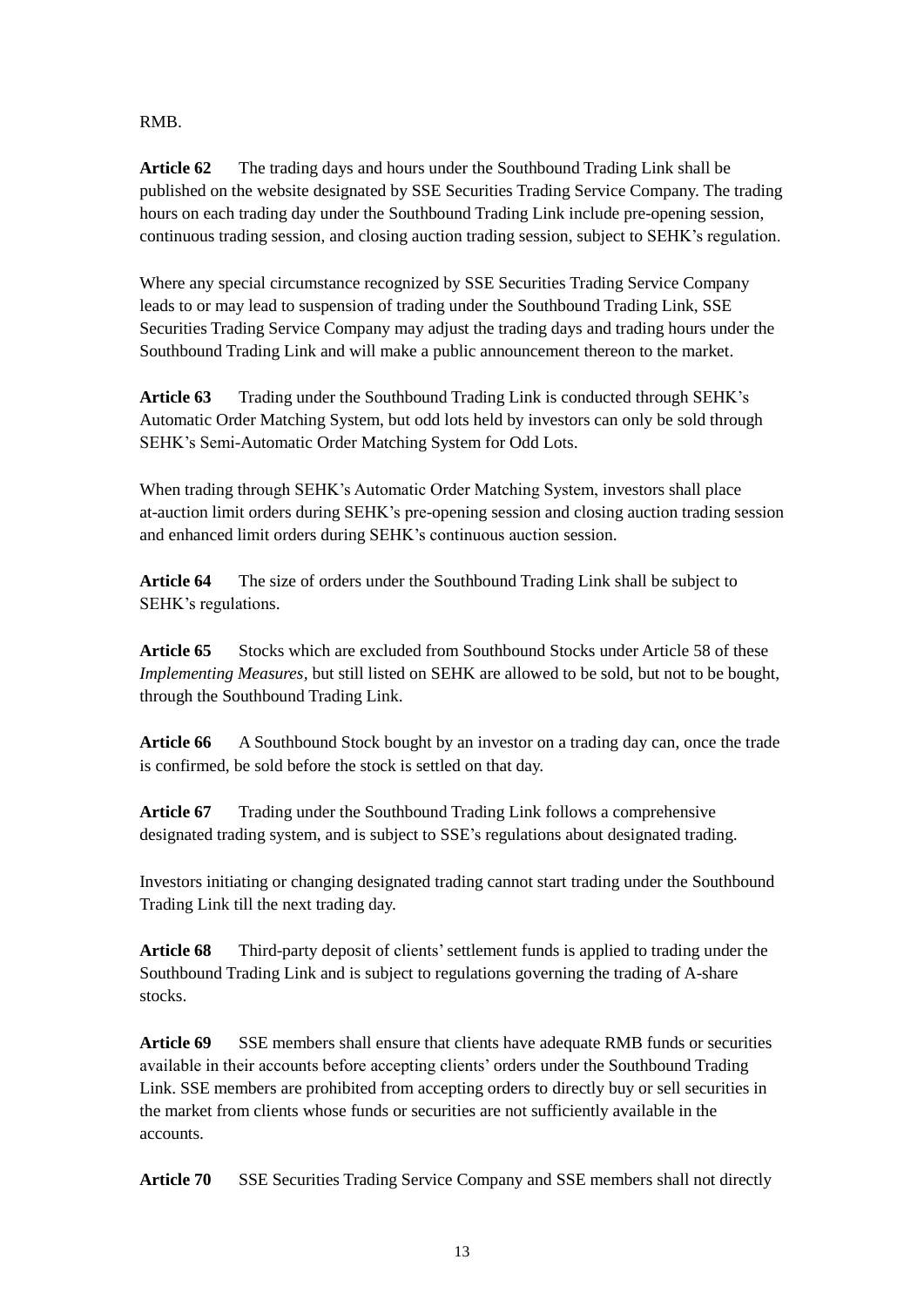match investors' buy and sell orders for Southbound Stocks and shall not, in any other forms, provide transfer services for Southbound Stocks in any venue outside SEHK, unless otherwise prescribed by CSRC.

**Article 71** Once orders for Southbound Stocks are placed, their price or size cannot be changed. However, during the order cancellation period allowed by SEHK, orders that are not executed may be withdrawn.

**Article 72** To participate in the Southbound Trading Link, SSE members shall submit orders to SEHK through SSE Securities Trading Service Company.

After receiving trading results and other records from SEHK, SSE Securities Trading Service Company will send those results and records to SSE members who will send the above information to their clients.

**Article 73** All information about the Southbound Trading Link, including real-time quotation of stocks, will be released by SEHK.

Without the consent of SEHK, any SSE member or other organization recognized by SSE shall not provide trading information SEHK has licensed it to use to any organization or individual other than their clients for use or dissemination, or use such trading information to develop indices or other products.

**Article 74** SSE members shall safe-keep materials including instruction and order records according to relevant rules.

Article 75 To participate in trading under the Southbound Trading Link, investors shall pay commission to their carrying SSE members and bear relevant fees according to SEHK's applicable regulations.

**Article 76** SEHK-listed stocks that are not included in Southbound Stocks but are obtained through the dividend distribution or conversion of Southbound Stocks or acquisition of their issuers or abnormal circumstances can be sold, but not be bought, through the Southbound Trading Link, unless otherwise prescribed by SSE.

If warrants overlying SEHK-listed stocks obtained through Southbound Stock issuers' rights issue, or dividend distribution or conversion of Southbound Stocks are listed on SEHK, such warrants may be sold, but not be bought, through the Southbound Trading Link and shall be exercised in accordance with CSRC and CSDC's relevant regulations.

Non-SEHK-listed stocks obtained through the dividend distribution or conversion of Southbound Stocks or the acquisition of their issuers or other situations cannot be sold or bought through the Southbound Trading Link.

**Article 77** SSE may, if necessary for the market, adjust its rules regarding trading methods, order types, business scope, trading limits, etc., under the Southbound Trading Link.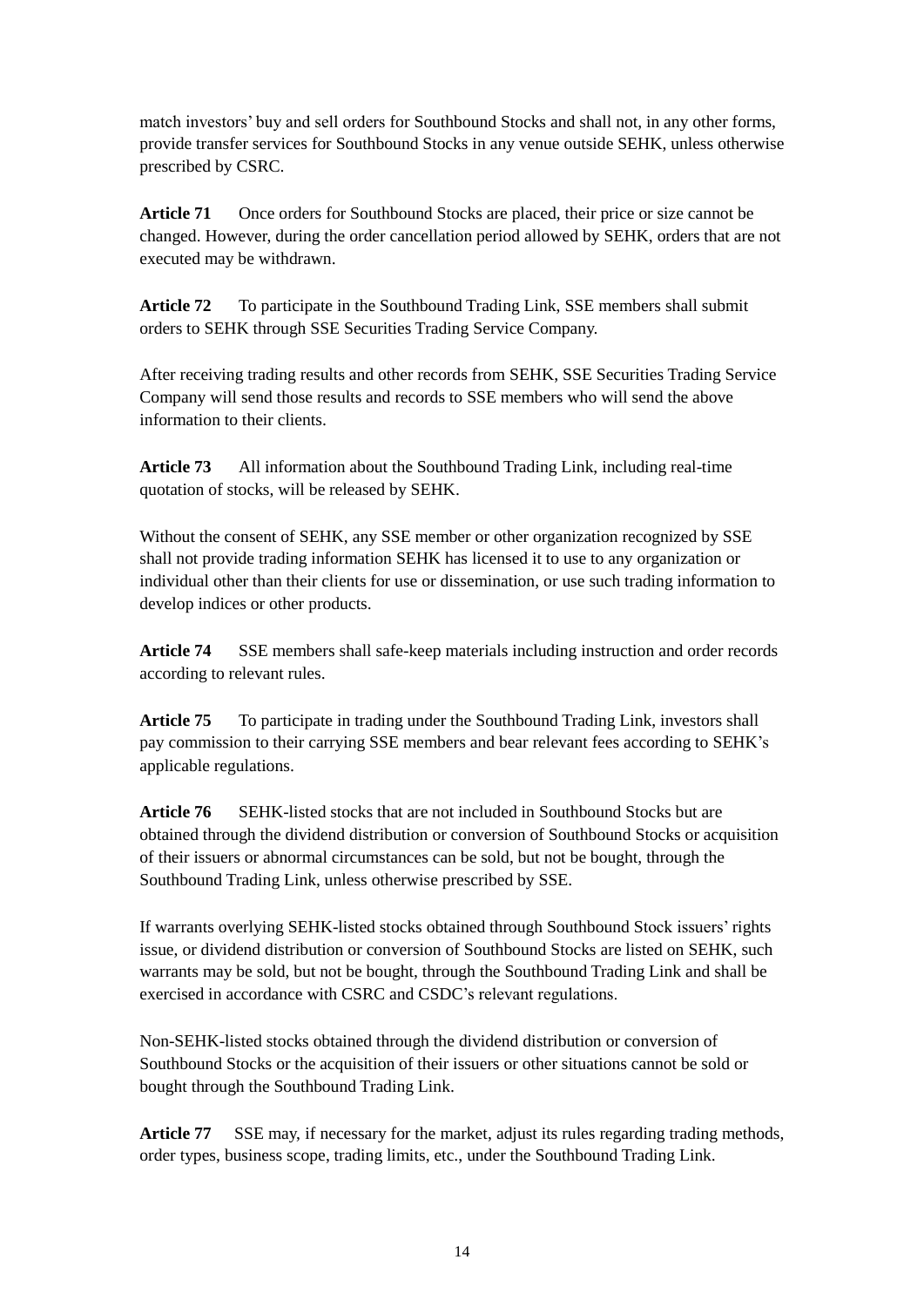#### **Section 4 Quota Control**

**Article 78** SSE Securities Trading Service Company shall monitor the balance of the daily quota for the Southbound Trading Link on a real time basis and publish the remaining balance of such quota on the designated website.

**Article 79** The formula for calculating the daily quota balance for the Southbound Trading Link: Daily quota balance  $=$  Daily quota - Buy orders  $+$  Sell trades  $+$  Buy orders cancelled by relevant participants or rejected by SEHK + Difference between the execution prices and declared prices of buy orders. Buy orders, sell trades, buy orders cancelled by relevant participants or rejected by SEHK, and difference between the execution prices and declared prices of buy orders as mentioned above shall be converted into RMB from HKD according to the reference exchange rate provided by CSDC before trading starts on each trading day.

**Article 80** Once the daily quota for the Southbound Trading Link is used up during the pre-opening session, no further buy orders will be accepted for the remainder of the session and will not be resumed before the end of the above session, but sell orders will be accepted. Once the daily quota balance for the Southbound Trading Link returns to a positive level due to cancellation or rejection by SEHK of buy orders or execution of sell orders, SSE Securities Trading Service Company will, when SEHK's continuous auction session starts, accept buy orders again.

Once the daily quota for the Southbound Trading Link is used up during the continuous auction session or the closing auction trading session, no further buy orders will be accepted for the remainder of the day, but sell orders will be accepted. In such case, SSE Securities Trading Service Company will not resume accepting buy orders for the remainder of the day, unless otherwise prescribed by SSE.

**Article 81** Investors shall refrain from viciously using the quota for the Southbound Trading Link by such ways as placing large buy orders at low prices when participating in trading under the Southbound Trading Link.

# **Section 5 Investor Suitability**

**Article 82** Institutional investors participating in trading under the Southbound Trading Link shall abide by relevant laws, administrative regulations, ministry-level rules, normative documents, and business rules.

**Article 83** To participate in trading under the Southbound Trading Link, an individual investor shall at least satisfy the following requirements:

1. the combined value of assets in his or her securities and cash accounts shall be no less than RMB 500,000;

2. he or she has no significantly bad credit record;

3. he or she is not prohibited or restricted from participating in trading under the Southbound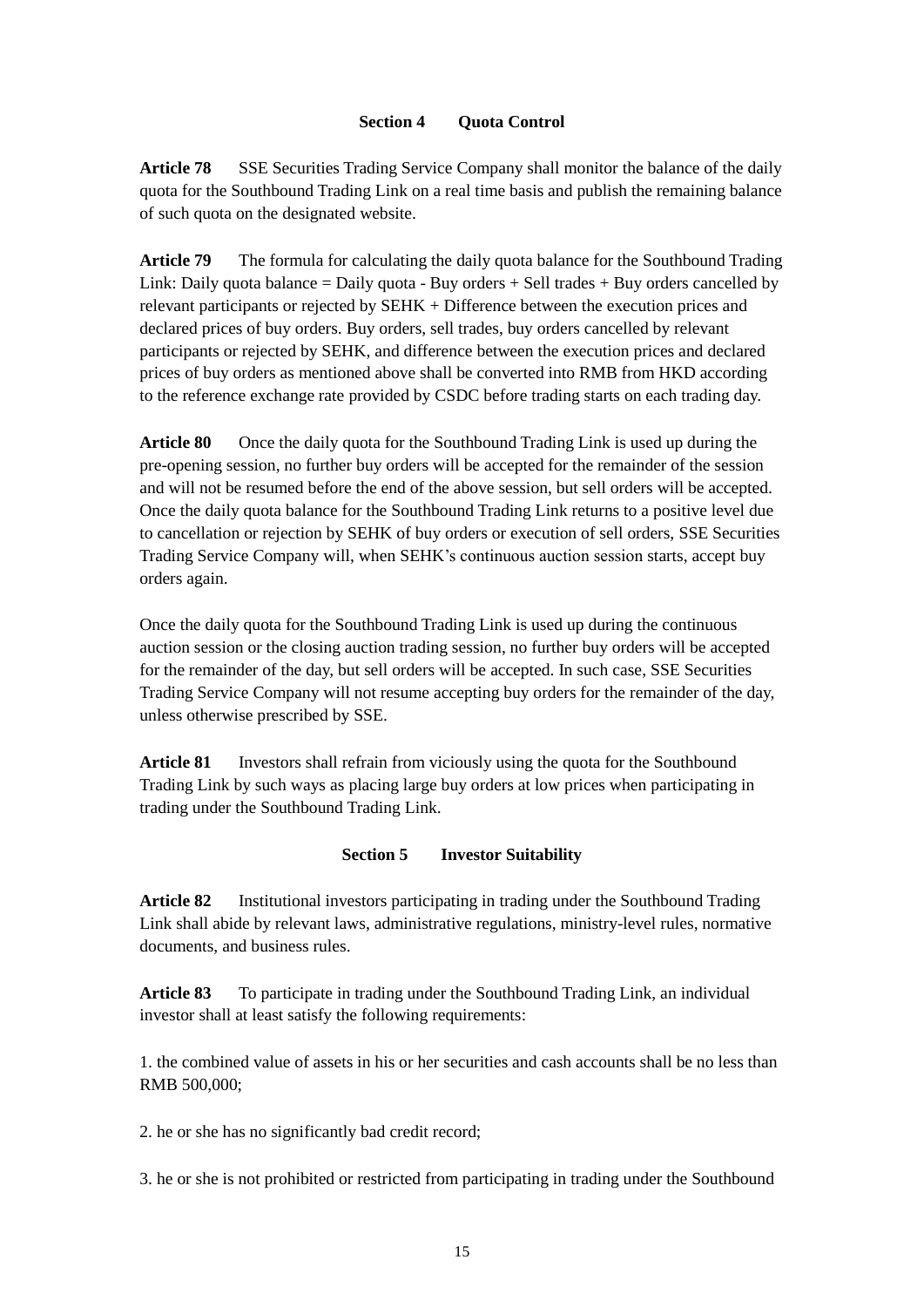Trading by any relevant laws, administrative regulations, ministry-level rules, normative documents, and business rules.

SSE may, according to market conditions, adjust the requirements specified in the preceding Paragraph.

**Article 84** Investors participating in trading under the Southbound Trading Link shall be familiar with relevant regulations of Hong Kong stock market, understand business rules and procedures for trading under the Southbound Trading Link, set out investment targets according to their risk preferences, and impersonally evaluate their own risk tolerance.

**Article 85** SSE members shall, for the Southbound Trading Link, put in place investor suitability standards, procedures and methods as well as safeguards for enforcement of the investor suitability rules. Such investor suitability standards shall include, but not be limited to, requirements for investor's asset condition, educational background, and risk tolerance.

**Article 86** SSE members shall give to their clients a complete and impersonal description of the rules and regulations and features of the Hong Kong stock market as well as the business rules and procedures for the Southbound Trading Link.

**Article 87** SSE members shall sign a brokerage agreement with their clients who intend to participate in trading under the Southbound Trading Link, which agreement shall stipulate the rights and obligations of the two parties.

Prior to the signing of the brokerage agreement, SSE members shall fully disclose to their clients risks in trading under the Southbound Trading Link and require their clients to sign a risk disclosure statement.

The essential clauses for the brokerage agreement and the risk disclosure statement will be separately prescribed by SSE.

# **Chapter IV Handling of Unusual Trading**

Article 88 In the event of unusual trading, recognized by SSE, which causes or may cause the partial or full interruption of trading under the Northbound Trading Link, SSE may decide to take such measures as suspend the trading of the Northbound Stocks involved, suspend accepting all or part of orders under the Northbound Trading Link, temporarily closing SSE's market, and will make a public announcement thereon.

In the event of unusual trading, recognized by SSE Securities Trading Service Company, which causes or may cause the partial or full interruption of trading under the Southbound Trading Link, SSE Securities Trading Service Company may decide to suspend, in whole or in part, the provision of the Southbound Trading Link services and will make a public announcement thereon.

After the elimination of the reason for SSE's trading suspension, temporary closure of the SSE market or suspension of Southbound Trading Link services by SSE Securities Trading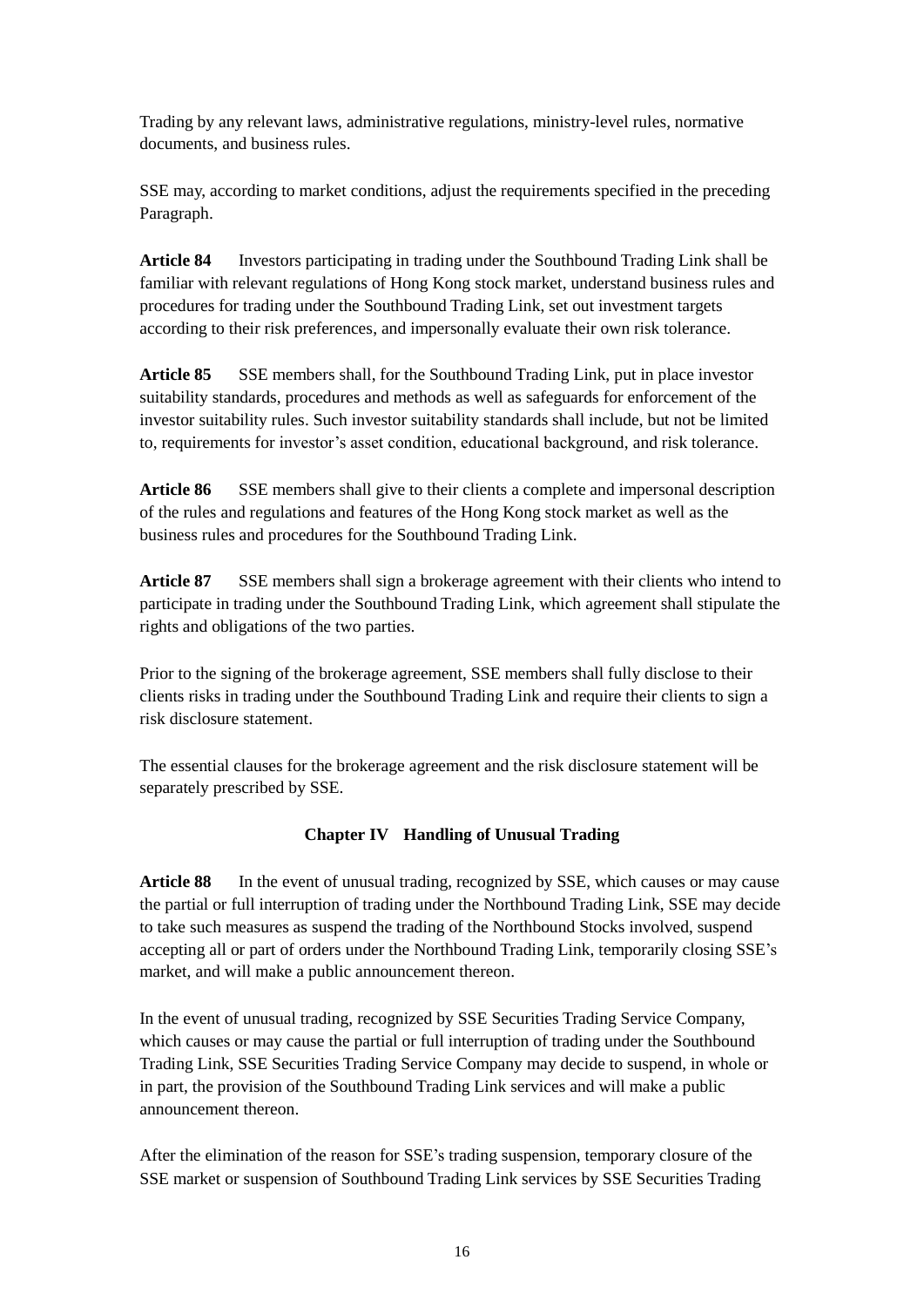Service Company, SSE may decide to resume the trading of the Southbound Stocks involved or its market trading and will make a public announcement thereon, or SSE Securities Trading Service Company may decide to resume the provision of Southbound Trading Link services and will make a public announcement thereon.

**Article 89** In case where Northbound Stocks bought or sold within a short period of time exceed a certain value, which constitutes unusual trading as defined in SSE's business rules, SSE may, in accordance with applicable rules, adopt responsive measures to deal with the matter.

**Article 90** If, upon the occurrence of unusual trading, recognized by SEHK, which causes or may cause the partial or full interruption of trading under the Southbound Trading Link, SEHK decides to temporarily close the SEHK market and then resume its market trading or take any other measures, SSE will, upon receiving a notice from SEHK, SEHK's announcement thereon.

In the event of unusual trading, recognized by SEHK Trading Service Company, which causes or may cause the partial or full interruption of trading under the Northbound Trading Link, SEHK Securities Trading Service Company may decide to suspend the provision of Northbound Trading Link services and will make a public announcement thereon. After the elimination of such unusual trading, SEHK Securities Trading Service Company may decide to resume the provision of Northbound Trading Link services and will make a public announcement thereon.

**Article 91** SSE or SSE Securities Trading Service Company shall not be liable for any loss caused by unusual trading or any responsive measures adopted by it.

# **Chapter V Self-regulation**

**Article 92** SSE and SEHK will, through cross-border regulatory cooperation, enhance regulation on trading under the Shanghai-Hong Kong Stock Connect and disclosure of information related thereto.

**Article 93** SSE will, pursuant to the *Trading Rules* and its other business rules, focus on monitoring unusual trading activities under the Northbound Trading Link.

**Article 94** When SEHK Securities Trading Service Company detects a SEHK participant's commission or possible commission of any of unusual trading activities under the Northbound Trading Link as defined in the *Trading Rules*, it shall timely notify SSE thereof, admonish the SEHK participant and require the SEHK participant to admonish its client thereof, and, if appropriate, take such measures as refusing to provide Northbound Trading Link services for the SEHK participant.

SEHK Securities Trading Service Company shall properly require a SEHK participant to admonish its client who has committed or may commit any unusual trading activity under the Northbound Trading Link as defined in the *Trading Rules* and other business rules of SSE, and, if appropriate, reject the client's subsequent orders under the Northbound Trading Link.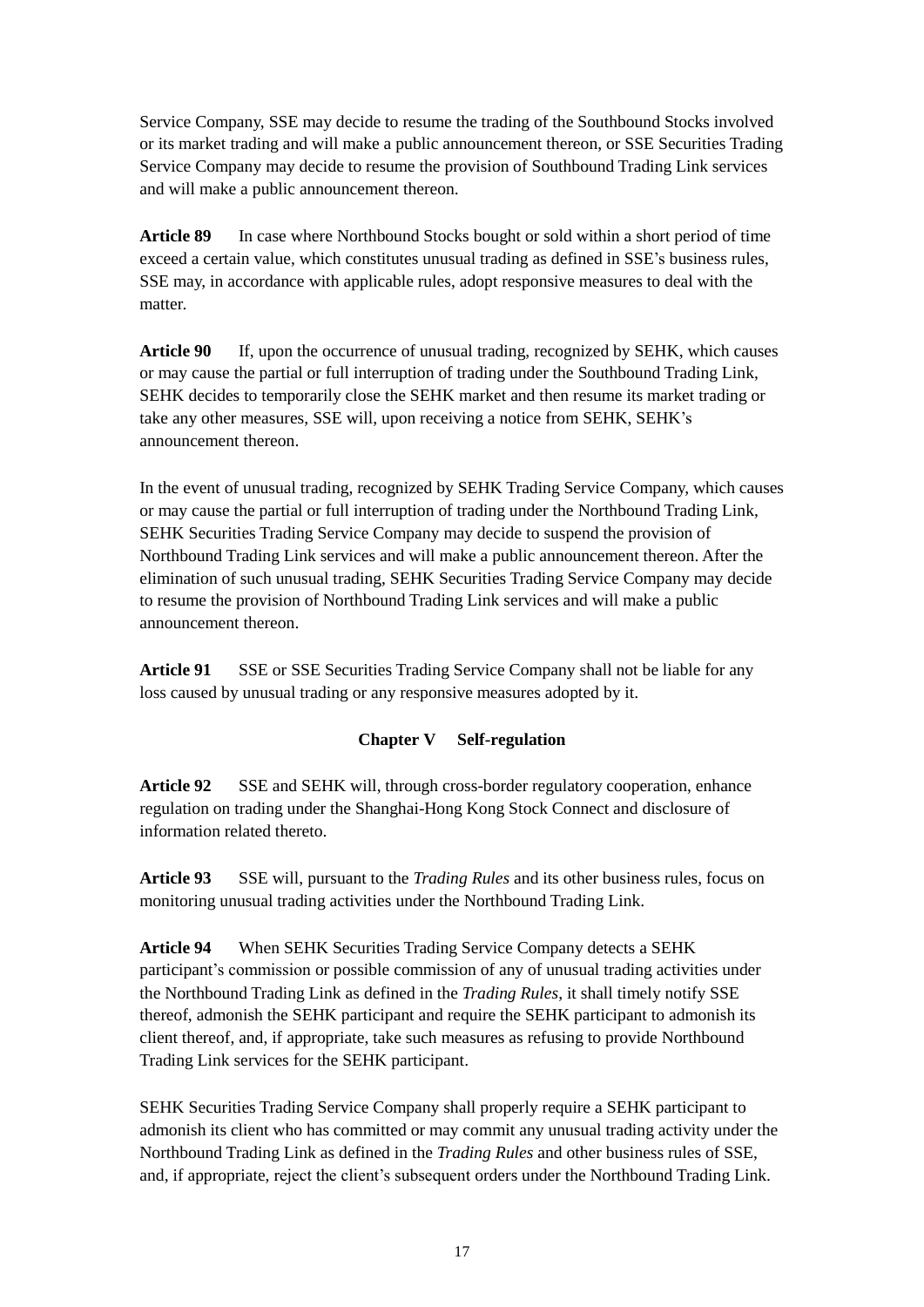**Article 95** In the event of a violation of these *Implementing Measures* or other relevant rules of SSE, or a violation or possible violation of information disclosure and other requirements as prescribed in the *Rules Governing the Listing of Stocks on the Shanghai Stock Exchange* and SSE's other business rules, SSE may investigate such violation and require SEHK Securities Trading Service Company to provide materials related thereto; and may also request SEHK to appropriately investigate the SEHK participant involved.

**Article 96** In the event of a serious violation of these *Implementing Measures* or SSE's other relevant rules under the Northbound Trading Link, SSE may request SEHK to impose relevant supervisory measures or disciplinary sanctions against SEHK participant involved, or request SEHK to require the SEHK participant to issue a verbal or written warning to the investor concerned or refuse to accept the investor's orders under the Northbound Trading Link.

**Article 97** If any unusual trading activity under the Northbound Trading Link severely disrupts the orderly SSE market, SSE may suspend or restrict the trading rights of SEHK Securities Trading Service Company, or refuse to accept trading orders from the investor concerned submitted by SEHK Securities Trading Service Company.

After the elimination of the impact by such unusual trading activity, SSE may decide to restore the trading rights of SEHK Securities Trading Service Company or resume accepting relevant trading orders.

**Article 98** If a Northbound Trading Link investor violates information disclosure requirements stipulated in the *Rules Governing the Listing of Stocks on Shanghai Stock Exchange* and other business rules of SSE when buying or selling Northbound Stocks, SSE may take supervisory measures or impose disciplinary sanctions against the investor pursuant to applicable rules.

**Article 99** Southbound Trading Link investors and SSE members participating in trading under the Southbound Trading Link shall not violate these *Implementing Measures* or engage in any market misconduct.

**Article 100** Upon detecting an investor's commission or possible commission of market misconduct during its/his trading under the Southbound Trading Link, an SSE member shall admonish the investor thereof and may refuse to accept orders from the investor. The SSE member shall timely report information related thereto to SSE.

**Article 101** Upon the request of SEHK or when SSE considers it necessary to do so, SSE may conduct on-site or off-site investigations into market misconduct or any other rule-breaching activity of any SSE member and its client during its/his trading under the Southbound Trading Link, require materials related thereto from the SSE member and its client, and provide information related thereto to SEHK.

**Article 102** If any SSE member's client commits a serious market misconduct during its/his trading under the Southbound Trading Link, upon the request of SEHK, SSE may take supervisory measures or impose disciplinary sanctions against the client, including requiring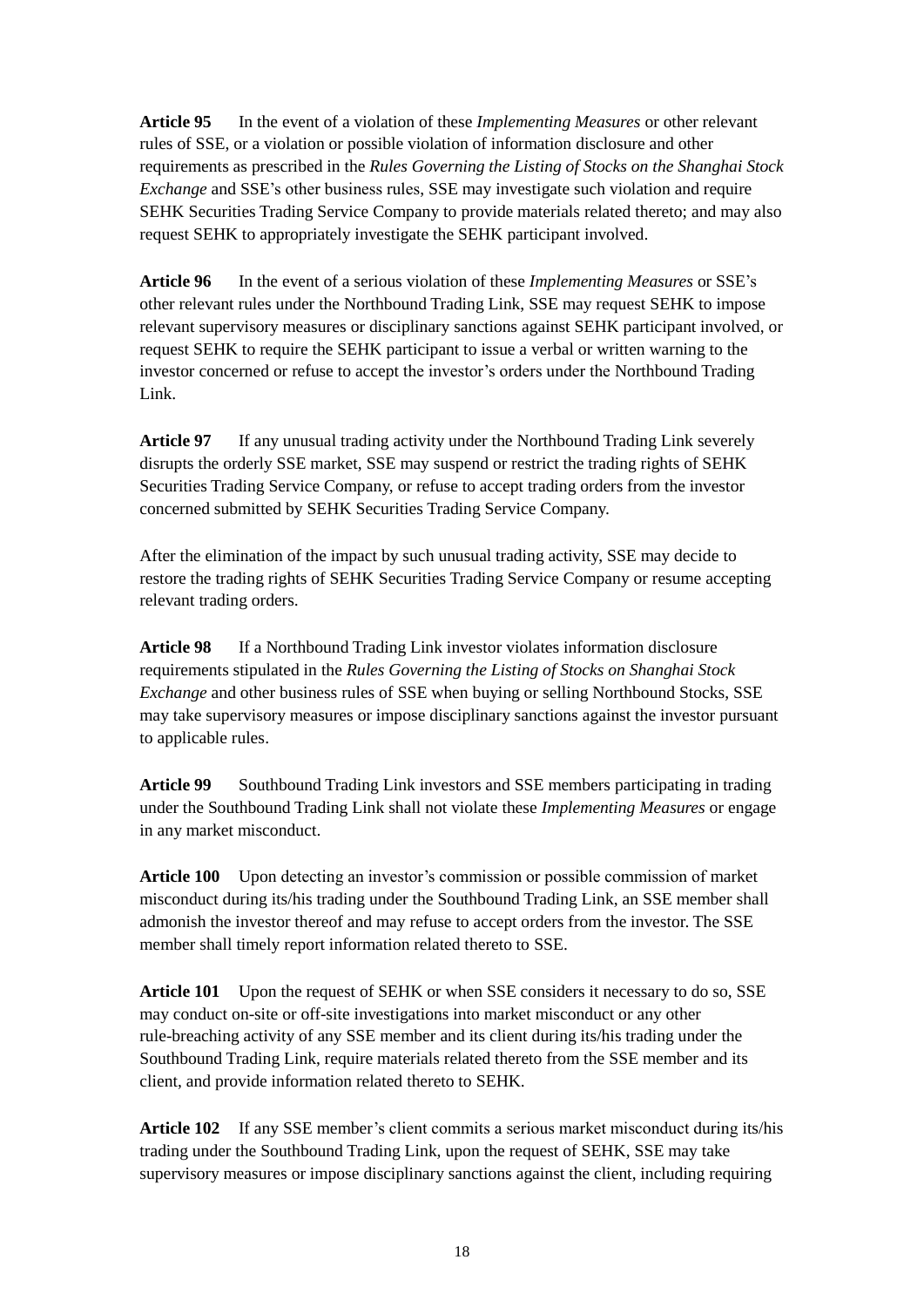SSE member not to accept the client's orders under the Southbound Trading Link.

**Article 103** SSE may, when necessary, conduct inspection of the risk management measures, safe operation of technical systems, and implementation of SSE's relevant business rules, and other aspects of SEHK Securities Trading Service Company.

**Article 104** If SEHK Securities Trading Service Company violates these *Implementing Measures* or SSE's other relevant rules, SSE may take supervisory measures or impose disciplinary sanctions against it, such as giving a verbal or written warning, conducting a regulatory talk, circulating a notice of criticism, or delivering a public censure.

**Article 105** If any SSE member or its client violates these *Implementing Measures* or SSE's other relevant rules, SSE may take supervisory measures or impose disciplinary sanctions against SSE member or the client, such as giving a verbal or written warning, conducting a regulatory talk, circulating a notice of criticism, or delivering a public censure.

**Article 106** If a Northbound Trading Link investor, a Southbound Trading Link investor, SEHK Securities Trading Service Company or an SSE member, when participating in trading under the Shanghai-Hong Kong Stock Connect, commits a serious violation of relevant laws, administrative regulations, ministry-level rules, normative documents or SSE's business rules, SSE may refer such violation to CSRC for investigation and punishment.

**Article 107** SSE may suspend, in whole or in part, trading under the Shanghai-Hong Kong Stock Connect in accordance with relevant laws, administrative regulations, ministry-level rules, normative documents, SSE's business rules, or the requirements of the regulatory authorities.

**Article 108** SSE shall not be liable for any loss incurred due to such reasons as SSE's development or revision of business rules or performance of self-regulatory duties pursuant to its business rules.

SSE members and Southbound Trading Link investors shall understand and acknowledge the provisions of SEHK's business rules regarding the exemption of SEHK's liability.

# **Chapter VI Supplementary Provisions**

**Article 109** For the purposes of these *Implementing Measures*, the following terms shall have the meanings given below:

1. "Shanghai-Hong Kong Stock Connect": refers to a mutual market access mechanism between Shanghai and Hong Kong stock markets which enables investors in Mainland and Hong Kong to instruct SSE members or SEHK participants to trade SSE or SEHK-listed stocks listed within the prescribed scope through a securities trading service company established by SSE in Hong Kong or SEHK in Mainland China. The Shanghai-Hong Kong Stock Connect includes the Northbound Trading Link and the Southbound Trading Link.

2. Northbound Trading Link: refers to a component of the Shanghai-Hong Kong Stock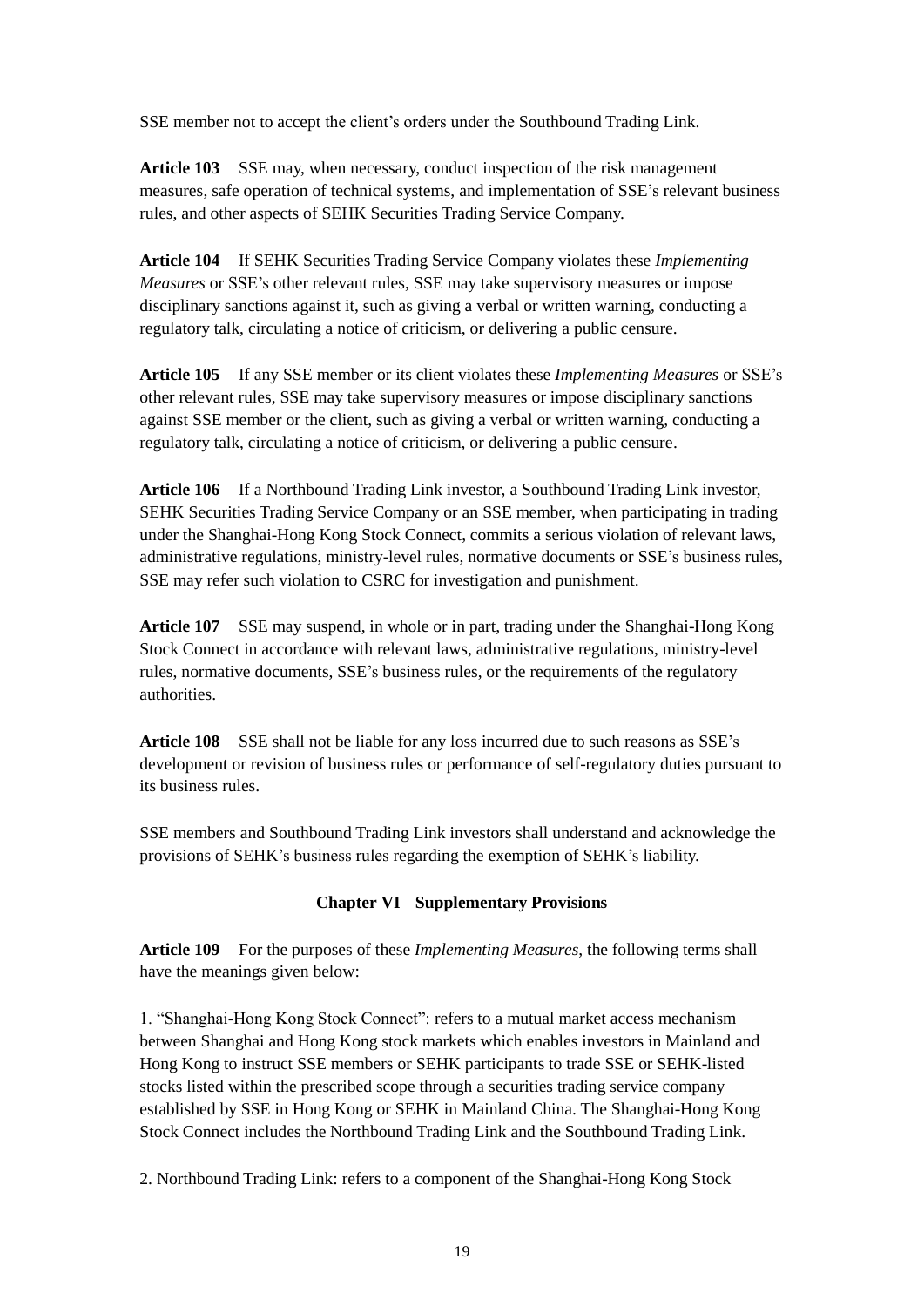Connect where investors instruct SEHK participants to trade SSE-listed stocks within the prescribed scope by routing orders to SSE via SEHK Securities Trading Service Company.

3. Southbound Trading Link: refers to a component of the Shanghai-Hong Kong Stock Connect where investors instruct SSE members to trade SEHK-listed stocks within the prescribed scope by routing orders to SEHK via SSE Securities Trading Service Company.

4. Northbound Stock: refers to any SSE-listed stock within the prescribed scope that can be traded by investors through the Northbound Trading Link.

5. Southbound Stock: refers to any SEHK-listed stock within the prescribed scope that can be traded by investors through the Southbound Trading Link.

6. Northbound Trading Link investor: refers to any investor who trades Northbound Stocks via SEHK participants or directly through the Northbound Trading Link.

7. Southbound Trading Link investor: refers to any investor who trades Southbound Stocks via SSE members or directly through the Southbound Trading Link.

8. Trading day: refers to any trading day of the SSE market.

9. Trading day under the Northbound Trading Link: refers to any trading day under the North Trading Link as announced by SEHK Securities Trading Service Company.

10. Trading day under the Southbound Trading Link: refers to any trading day under the Southbound Trading Link as announced by SSE Securities Trading Service Company.

11. SSE member: refers to any securities company that have been admitted to the SSE as a general member.

12. SEHK participant: refers to any exchange participants (EP) as defined in SEHK's rules.

13. A-share stocks: refer to any SSE-listed common stocks denominated in RMB.

14. H-share stocks: refers to any stocks, offered by a company registered in Mainland China, which are listed on SEHK.

15. A+H company: refers to any company, registered in Mainland China, whose stocks are listed on both SSE and SEHK.

16. Pre-delisting stocks: refers to any stocks which SSE has decide to terminate from listing by SSE, but have not yet been delisted.

17. At-auction limit order: refers to any at-auction limit order under Southbound Trading Link, as defined in SEHK's rules, which an SSE member is instructed to place.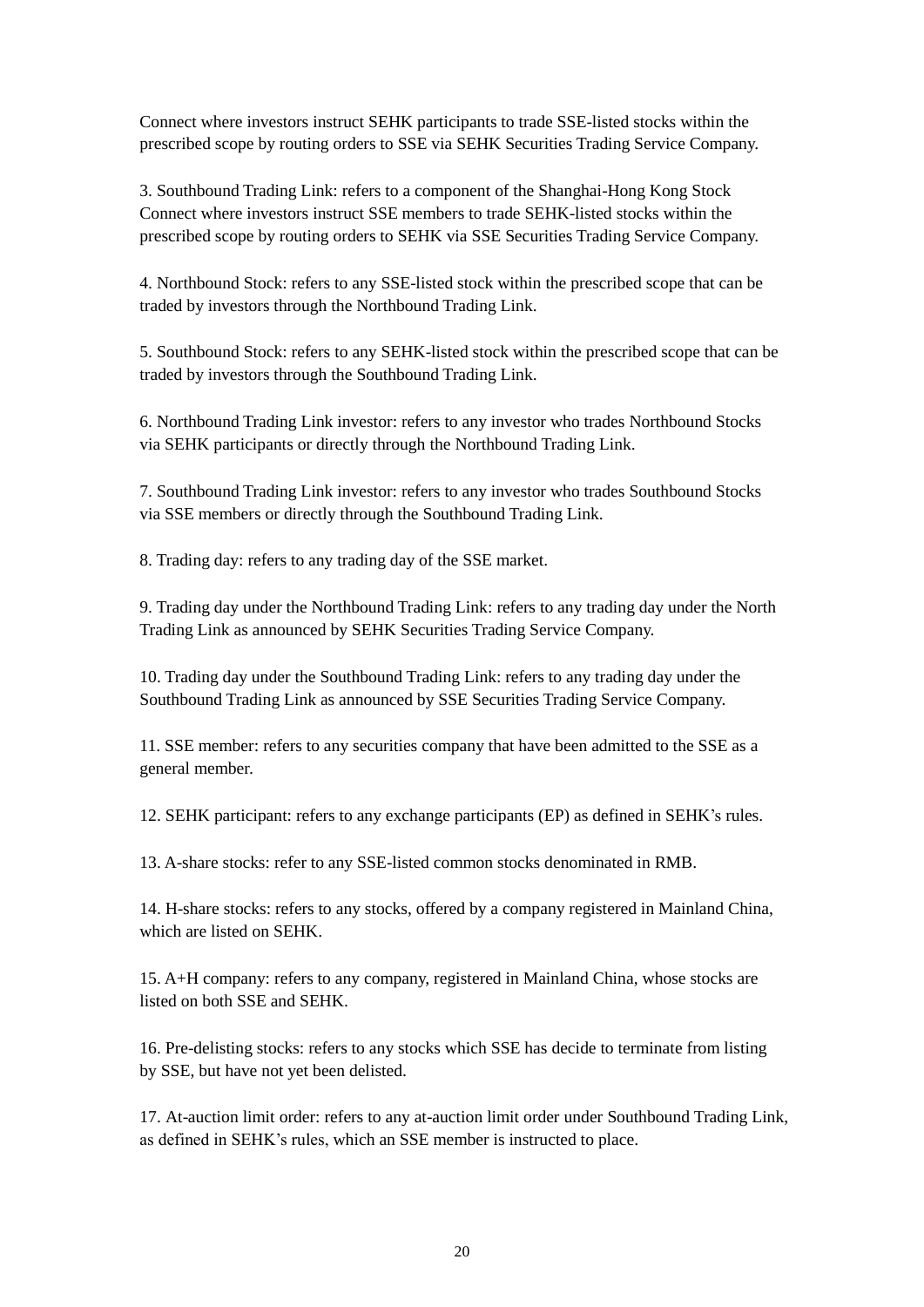18. Enhanced limit order: refers to any enhanced limit order under the Southbound Trading Link, as defined in SEHK's rules, which an SSE member is instructed to place.

19. Odd lots: refers to the quantity of securities that is less than one trading unit.

20. Price stabilization period: refers to the price stabilization period for a certain stock as stipulated in its prospectus.

21. Margin trading of Northbound Stocks: refers to the purchase of Northbound Stocks by investors through securities margin financing in the Hong Kong stock market.

22. Covered short selling of Northbound Stocks: refers to the selling of Northbound Stocks by Northbound Trading Link investors through the Northbound Trading Link after borrowing such Northbound Stock through stock lending in the Hong Kong stock market.

23. Lending of Northbound Stocks: refers to the lending of Northbound Stocks by SEHK participants to their clients or other SEHK participants, or the lending of Northbound Stock by eligible institutions to SEHK participants in the Hong Kong stock market.

24. Covered short selling ratio of a Northbound Stock: refers to the proportion of covered short selling volume of a single Northbound Stock within a trading day under the Northbound Trading Link in the total shares of such stock held by HKSCC as a nominee in the previous trading day under the Northbound Trading Link.

25. Non-trade transfer of Northbound Stocks: refers to the change of the actual equity owner of Northbound Stocks through any means other than trading on SSE market.

26. Rights issue: refers to the offer of a subscription entitlement certificate by a SEHK-listed company to its existing shareholders to enable them to subscribe for its stocks in proportion to their holdings. The subscription entitlement certificate is transferrable on the secondary market.

27. Open offer: refers to the offer of open offer entitlements by a SEHK-listed company to its existing shareholders to enable them to subscribe for its stocks. However, the open offer entitlements are not transferrable.

28. Market misconduct: refers to misconduct prescribed by Hong Kong laws, SFC or SEHK, etc., including insider trading, bogus transaction, price manipulation, disclosure of confidential trading information, disclosure of false or misleading information to induce trading, stock market manipulation and other market misconduct.

29. The broker-to-client assigned number (BCAN): refers to a unique personally identifiable digital number that a SEHK Participant assigns to its client.

**Article 110** Institutions that lease Participant Business Unit from SSE members to participate in trading under the Southbound Trading Link shall enter into a Southbound Trading Link service contract with SSE Securities Trading Service Company and shall be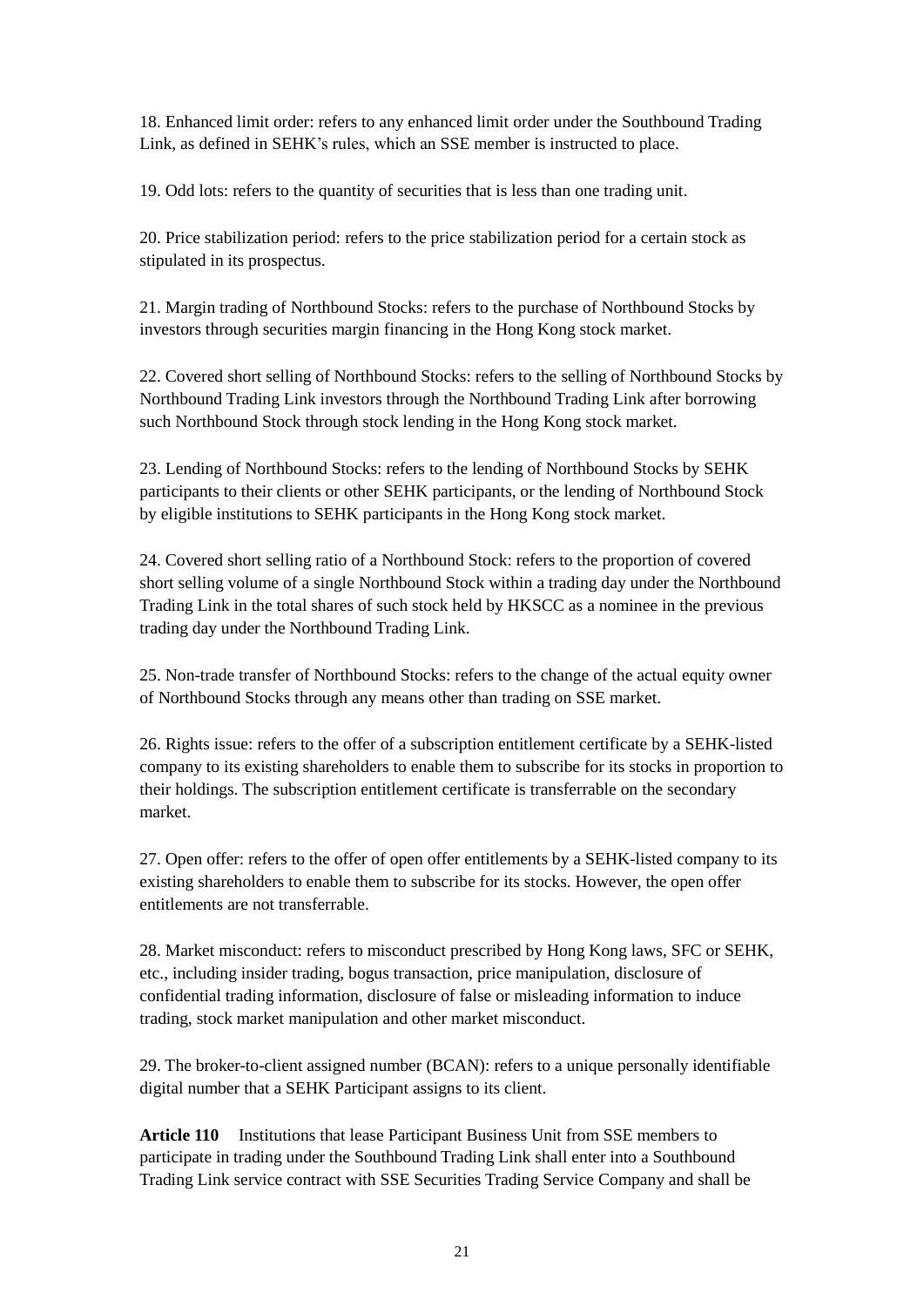governed by relevant rules applicable to SSE members participating in trading under the Southbound Trading Link, other than those applicable to SSE members' brokerage business.

SSE members participating in trading under the Southbound Trading Link for non-brokerage business such as proprietary and asset management business, and institutions identified in the above Paragraph participating in trading under the Southbound Trading Link shall abide by the rules of the relevant regulatory authorities.

**Article 111** Information disclosure and other activities of Northbound Stock and Southbound Stock issuers as well as relevant individuals with disclosure obligations shall be regulated by the local exchange where the stocks are listed and governed by relevant laws, administrative regulations, ministry-level rules, normative documents and business rules of the exchange where the stocks are listed.

**Article 112** When Northbound Stocks held by HKSCC as a nominee reach the equity change threshold for listed companies, HKSCC shall not be subject to SSE regulations on disclosure of equity change for listed companies.

**Article 113** Northbound Trading Link investors can refer to SSE website and other information disclosure media designated by CSRC for information disclosed by Northbound Stock issuers and relevant individuals with disclosure obligations.

**Article 114** Southbound Trading Link investors can refer to the HKEX news and the websites of relevant issuers for information disclosed by Southbound Stock issuers and relevant individuals with disclosure obligations.

**Article 115** HKSCC shall, in its own name, exercise rights against Northbound Stock issuers in accordance with instructions from Northbound Trading Link investors.

Specific matters related to HKSCC's participation in online voting at shareholders' meetings of SSE-listed companies as a nominee shall be prescribed separately by SSE.

**Article 116** When SSE-listed companies make a rights issue to Northbound Trading Link investors with the approval of the regulatory authorities, HKSCC will participate in the subscription as a nominee, and the specific arrangements shall be subject to SSE's rules on stock issuance and subscription.

When SEHK listed companies make a rights issue or open offer to Southbound Trading Link investors with the approval of the regulatory authorities, the specific arrangements for Southbound Trading Link investors to participate in the subscription shall be subject to the applicable rules of CSRC and CSDC.

**Article 117** Matters related to margin trading and securities lending service provided by SSE members for trading under the Southbound Trading Link shall be prescribed separately by SSE.